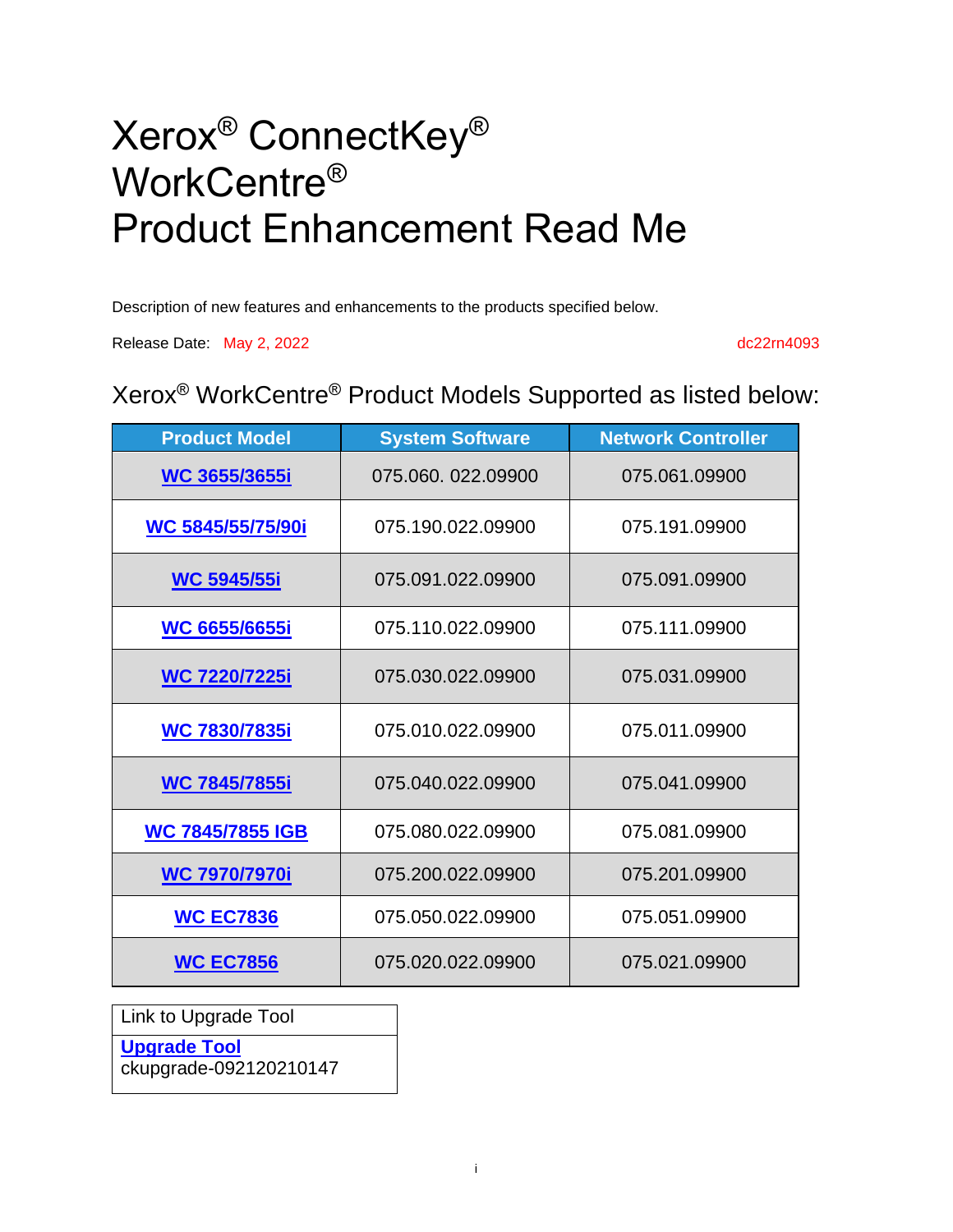# **Contents**

| 1.                                                                                   |  |
|--------------------------------------------------------------------------------------|--|
| 2.                                                                                   |  |
|                                                                                      |  |
| $1_{-}$                                                                              |  |
|                                                                                      |  |
| 1 <sub>1</sub>                                                                       |  |
| 2.                                                                                   |  |
| 3.                                                                                   |  |
|                                                                                      |  |
| $1_{-}$                                                                              |  |
|                                                                                      |  |
| 1.                                                                                   |  |
|                                                                                      |  |
| $1-$<br>2.                                                                           |  |
|                                                                                      |  |
| 1.                                                                                   |  |
|                                                                                      |  |
|                                                                                      |  |
| $1-$                                                                                 |  |
| 2.                                                                                   |  |
|                                                                                      |  |
| $1-$                                                                                 |  |
| 2.                                                                                   |  |
| 3.                                                                                   |  |
|                                                                                      |  |
| 1.                                                                                   |  |
|                                                                                      |  |
| 1.                                                                                   |  |
| 2.                                                                                   |  |
| 3.                                                                                   |  |
|                                                                                      |  |
| OBERTHUR ID-ONE PIV V8 CARD SUPPORTED WHEN USING SMART CARD AUTHENTICATION.  5<br>1. |  |
| 2.                                                                                   |  |
| 3.<br>4.                                                                             |  |
|                                                                                      |  |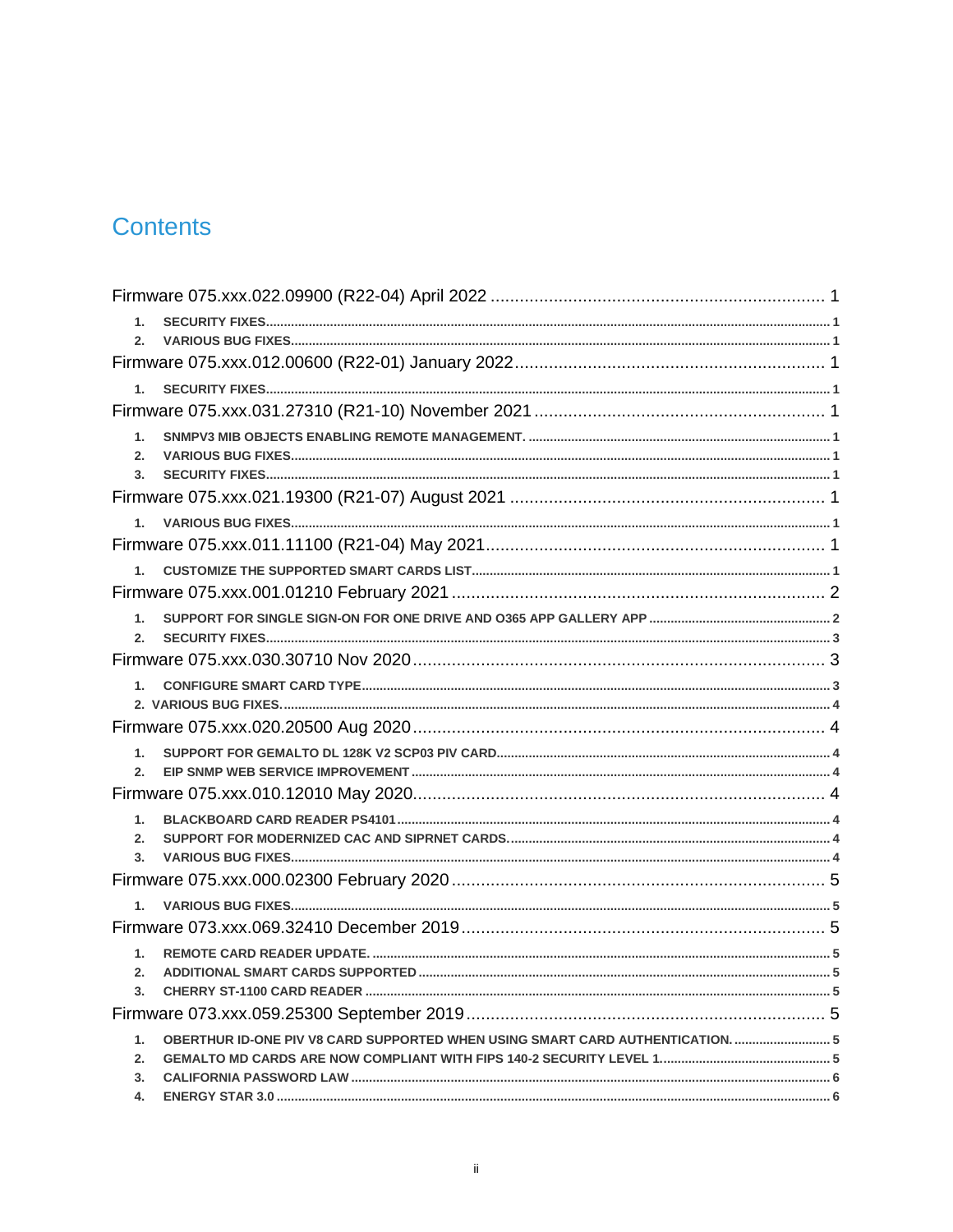| 1.       |  |
|----------|--|
| 2.       |  |
| 3.       |  |
| 4.       |  |
|          |  |
| $1_{-}$  |  |
| 2.       |  |
|          |  |
| 1.       |  |
| 2.       |  |
| 3.<br>4. |  |
|          |  |
|          |  |
| 1.       |  |
| 2.<br>3. |  |
| 4.       |  |
| 5.       |  |
|          |  |
| 1.       |  |
| 2.       |  |
| 3.       |  |
| 4.       |  |
| 5.       |  |
| 6.<br>7. |  |
| 8.       |  |
| 9.       |  |
|          |  |
| $1_{-}$  |  |
| 2.       |  |
|          |  |
| 1.       |  |
| 2.       |  |
|          |  |
| 1.       |  |
| 2.       |  |
| 3.       |  |
| 4.       |  |
|          |  |
| 1.       |  |
| 2.       |  |
| 3.       |  |
| 5.<br>6. |  |
|          |  |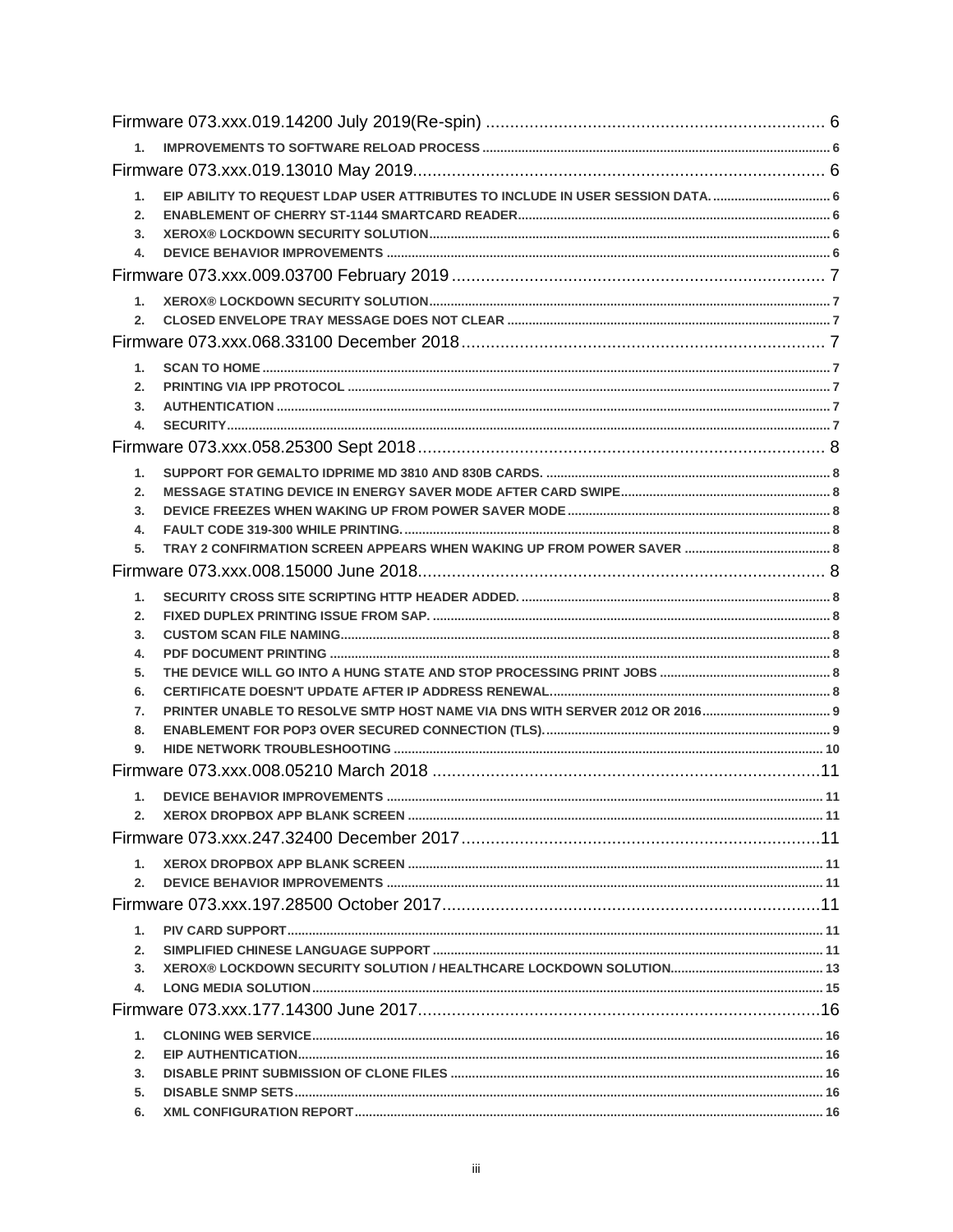| 7 <sub>1</sub> |  |
|----------------|--|
| 8.             |  |
| 9.             |  |
|                |  |
|                |  |
|                |  |
|                |  |
|                |  |
|                |  |
|                |  |
|                |  |
|                |  |
|                |  |
|                |  |
|                |  |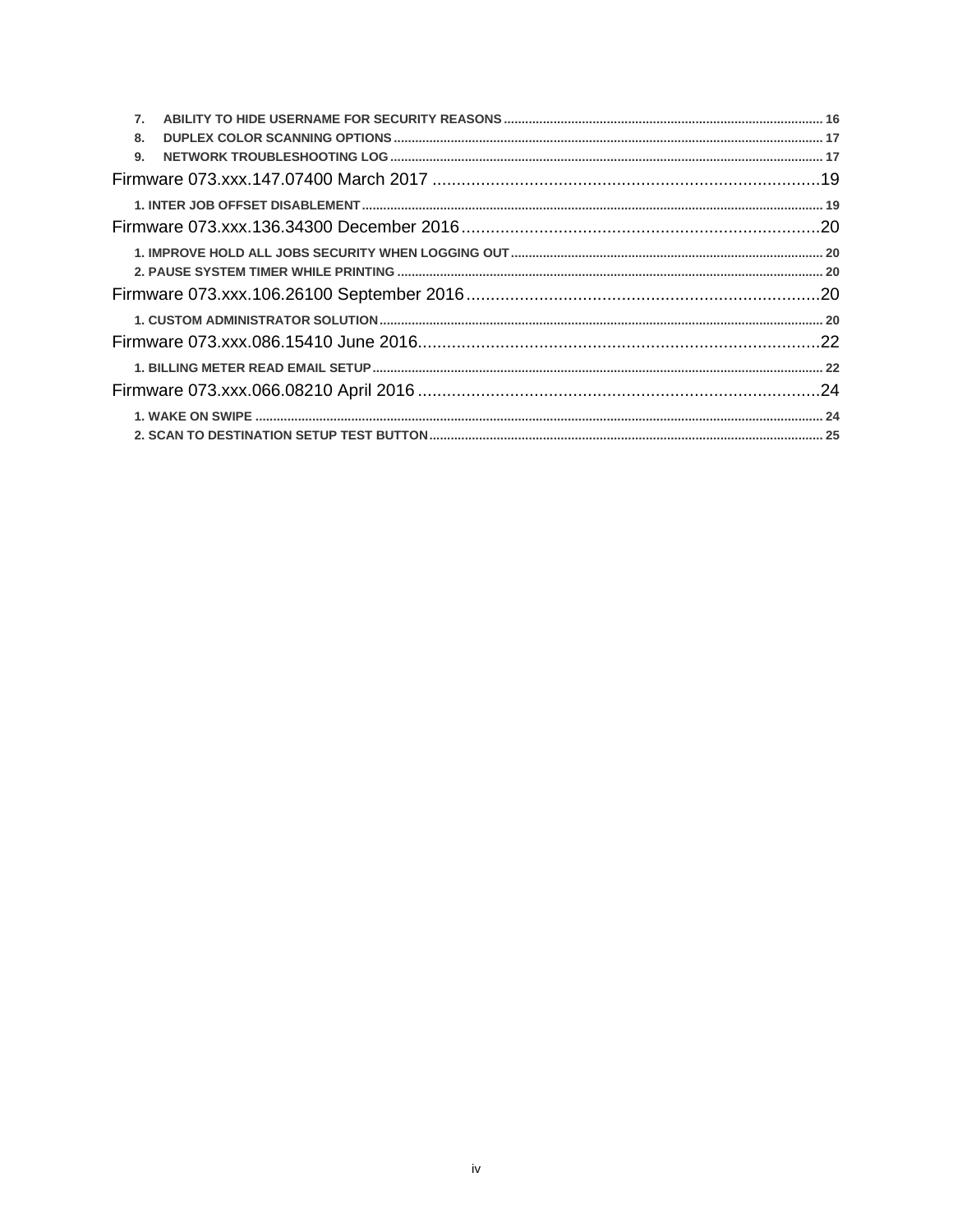# <span id="page-4-0"></span>**Firmware 075.xxx.022.09900 (R22-04) May 2022**

- <span id="page-4-1"></span>1. Security Fixes
	- Security: Embedded web server parameter validation updated to reduce potential Reflected XSS

### <span id="page-4-2"></span>2. Various Bug Fixes

• Printing stops for a while and they need to update the TCP/IP or reboot the printer.

# <span id="page-4-3"></span>**Firmware 075.xxx.012.00600 (R22-01) January 2022**

- <span id="page-4-4"></span>1. Security Fixes
	- Security: Single Sign on Cache issue resolved.

# <span id="page-4-5"></span>**Firmware 075.xxx.031.27310 (R21-10) November 2021**

- <span id="page-4-6"></span>1. SNMPv3 MIB Objects enabling Remote Management.
	- Added access to SNMPv3 MIB objects enabling XDM 6.8 Set Feature to remotely read/write the values.
- <span id="page-4-7"></span>2. Various Bug Fixes
	- Changes made to improve the reliability when using smtp-relay.gmail.com and port 587

#### <span id="page-4-8"></span>3. Security Fixes

- Security: CVE-2020-25710
- Security: Fixed persistent login issue

# <span id="page-4-9"></span>**Firmware 075.xxx.021.19300 (R21-07) August 2021**

- <span id="page-4-10"></span>1. Various Bug fixes
	- The issue with PCL files ends up incorrectly printed; object displacement has been fixed.

# <span id="page-4-12"></span><span id="page-4-11"></span>**Firmware 075.xxx.011.11100 (R21-04) May 2021**

### 1. Customize the Supported Smart Cards List

Enables the Xerox Analyst, Solution Architect or Service Engineer to customize the supported smart card list on the device to add a new smart card for use in environments where more than one smart card type is in use.

The following information are necessary to enable a new smart card:

- Smart card ATR (eg: 3B 7F 96 00 00 80 31 80 65 B0 84 56 51 10 12 0F FE 82 90 00 )
- Smart card Manufacturer / Series / Model / Applet (eg: Gemalto IDPrime MD 830b v4.3.5 Applet)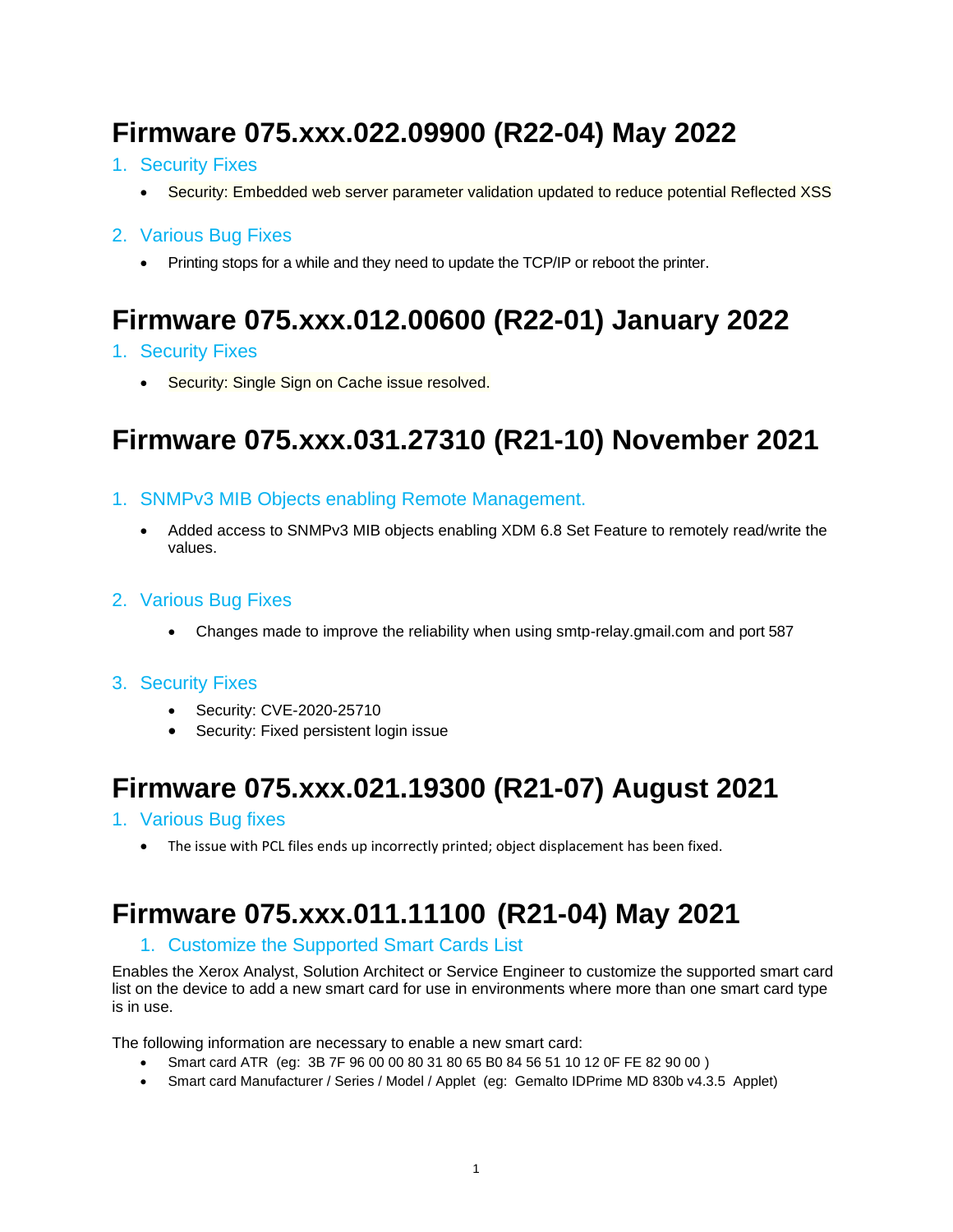Once the customized supported smart card list has been created, it is uploaded to the device via the Web UI and validation tested to ensure that all smart card related functions work properly.

The customized supported smart card list can then be deployed to other similar devices by either cloning or XDM deployment of the clone file.

# <span id="page-5-1"></span><span id="page-5-0"></span>**Firmware 075.xxx.001.01210 February 2021**

### 1. Support for Single Sign-On for One Drive and O365 App Gallery App

This feature enables single sign-on for access to Office 365 or One Drive cloud solutions when using Kerberos authentication at the MFP. Kerberos authentication can be performed using either smartcard or network authentication. This feature is to be used with App Gallery SSO apps for Office 365 and One Drive.

The feature is enabled and configured on the device Web UI.

- Under the settings for Smartcard or Network Authentication select Edit for Single Sign-On Identity Provider (see pictures below).
- Check the Enable Box
- Enter of the for URL the ADFS server windowstransport endpoint
- Enter the SAML Token Access Code. The SAML Access Token Code can be any string, 14 64 characters that the admin wants to use. Note that SAML Token Access Code entry must match the entry made at App Gallery when configuring and downloading the App Gallery SSO apps.
- Select Save. Note that if you go back into the setup and change any setting you will need to re-enter the SAML Access Token Code

This feature requires that the Job Management setting for "Allow Open Access to Job Information" be enabled.

• This setting can be found on CWIS>Properties>Connectivity>HTTP>WebServices.

To configure the SSO App Gallery app,

- Open App Gallery and Log on
- Scroll down to Cloud Apps and select the One Drive or 365 App
- By the App icon on the left side select "Configurable"
- Enter the "Tenant ID" (this is provided by Microsoft)
- Enter the "Advanced Custom Configuration (uncommon)". The "Advances Custom Configuration (uncommon)" entry needs to be the same entry as the entry on the MFP for the "SAML Access Token Code".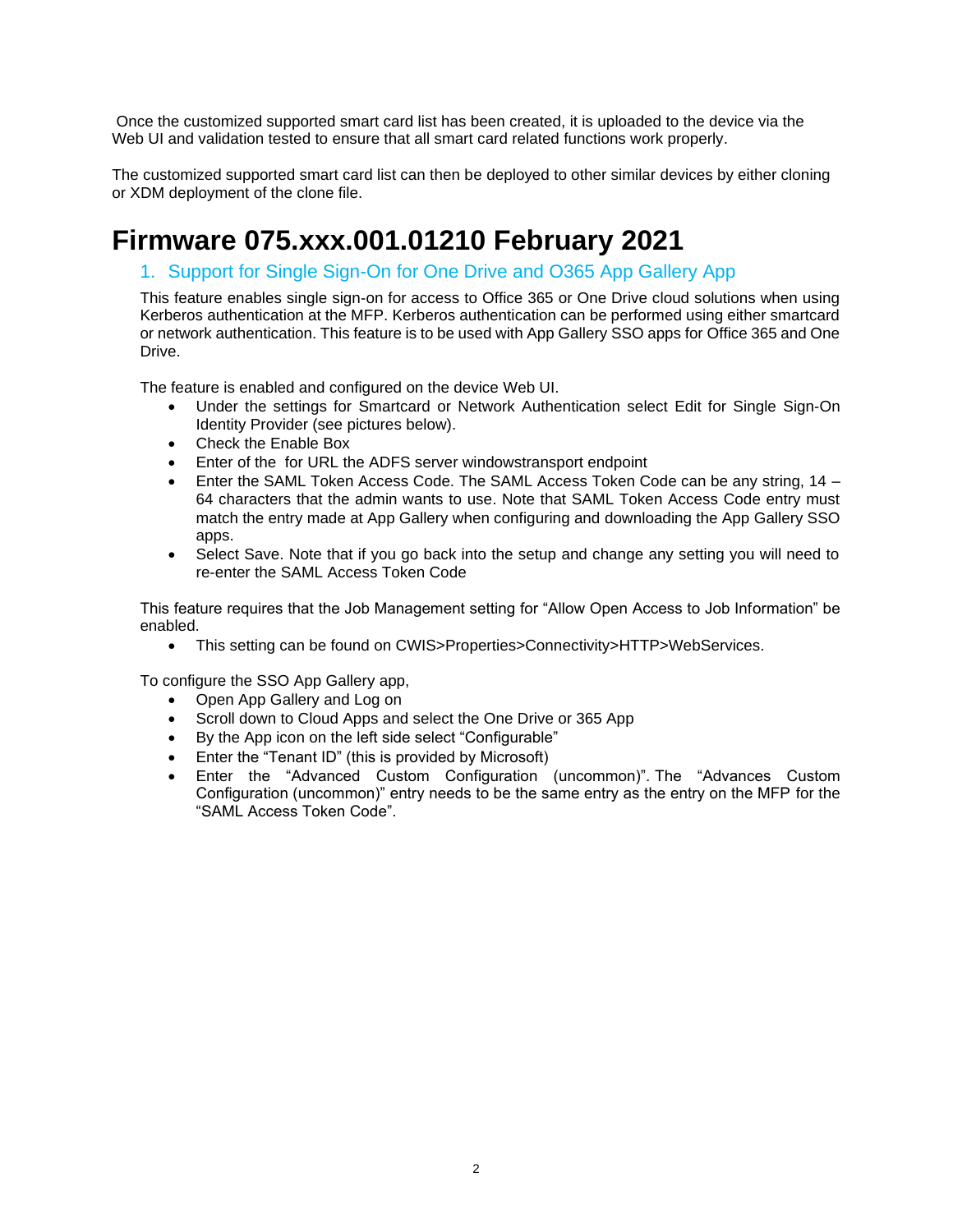| Properties                                                                                                                            | Login / Permissions / Accounting                                                                                                                                                                                                           |                       |                      |                |  |  |  |  |  |
|---------------------------------------------------------------------------------------------------------------------------------------|--------------------------------------------------------------------------------------------------------------------------------------------------------------------------------------------------------------------------------------------|-----------------------|----------------------|----------------|--|--|--|--|--|
| Configuration Overview                                                                                                                |                                                                                                                                                                                                                                            |                       |                      |                |  |  |  |  |  |
| Description                                                                                                                           | 욜<br><b>Login Methods</b>                                                                                                                                                                                                                  |                       |                      |                |  |  |  |  |  |
| General Setup                                                                                                                         |                                                                                                                                                                                                                                            |                       |                      |                |  |  |  |  |  |
| Connectivity                                                                                                                          | <b>Touch and Web User Interfaces</b>                                                                                                                                                                                                       |                       |                      | Í<br>Edit      |  |  |  |  |  |
| *Login/ Permissions/ Accounting<br><b>Login Methods</b><br>User Permissions<br>Accounting Methods<br>Device User Accounts<br>Services | <b>Touch UI Method</b><br>Web UI Method<br>''''''' ol<br><b>IIIIIIII</b> 0<br><b>IIIIIII</b> o<br>IIIIIII o<br>User Name / Password<br>User Name / Password<br><b>IIIIII</b> o<br>Validate on the Network<br>ШШ<br>Validate on the Network |                       |                      |                |  |  |  |  |  |
| <b>▶Security</b>                                                                                                                      | <b>Personalize Touch UI</b><br><b>Enabled Retrieve Profile</b><br>Information for the<br>Logged-In User                                                                                                                                    |                       |                      |                |  |  |  |  |  |
|                                                                                                                                       | <b>Configuration Settings</b>                                                                                                                                                                                                              | <b>User Interface</b> | <b>Status</b>        | <b>Action</b>  |  |  |  |  |  |
|                                                                                                                                       | <b>Authentication Servers</b>                                                                                                                                                                                                              | Touch & Web UI        | Required; Configured | Edit           |  |  |  |  |  |
|                                                                                                                                       | <b>LDAP Servers</b>                                                                                                                                                                                                                        | Personalize Touch UI  | Required; Configured | Edit           |  |  |  |  |  |
|                                                                                                                                       | Log Out Confirmation                                                                                                                                                                                                                       | Touch UI              | Optional; Configured | Edit           |  |  |  |  |  |
|                                                                                                                                       | Single Sign On Identity Provider                                                                                                                                                                                                           | Touch UI              | Optional; Configured | Edit           |  |  |  |  |  |
| Properties                                                                                                                            | Login / Permissions / Accounting > Login Methods                                                                                                                                                                                           |                       |                      |                |  |  |  |  |  |
| Configuration Overview<br>Description                                                                                                 | <b>Single Sign On Identity Provider</b><br>≞                                                                                                                                                                                               |                       |                      |                |  |  |  |  |  |
| General Setup                                                                                                                         |                                                                                                                                                                                                                                            |                       |                      |                |  |  |  |  |  |
| Connectivity                                                                                                                          | Setup                                                                                                                                                                                                                                      |                       |                      |                |  |  |  |  |  |
| *Login/ Permissions/ Accounting                                                                                                       | $\triangleright$ Enable                                                                                                                                                                                                                    |                       |                      |                |  |  |  |  |  |
| <b>Login Methods</b><br>User Permissions                                                                                              |                                                                                                                                                                                                                                            |                       |                      |                |  |  |  |  |  |
| Accounting Methods                                                                                                                    | AD FS Endpoint Path* (e.g. https://acme.com:443/adfs/services/trust/13/windowstransport)                                                                                                                                                   |                       |                      |                |  |  |  |  |  |
| Device User Accounts                                                                                                                  |                                                                                                                                                                                                                                            |                       |                      |                |  |  |  |  |  |
| Services                                                                                                                              |                                                                                                                                                                                                                                            |                       |                      |                |  |  |  |  |  |
| Security                                                                                                                              | Validate the AD FS Server Certificate View Xerox Device Certificates<br>SAML Token Access Code* (14 - 64 Characters)                                                                                                                       |                       |                      |                |  |  |  |  |  |
|                                                                                                                                       |                                                                                                                                                                                                                                            |                       |                      |                |  |  |  |  |  |
|                                                                                                                                       | * Required                                                                                                                                                                                                                                 |                       |                      |                |  |  |  |  |  |
|                                                                                                                                       |                                                                                                                                                                                                                                            |                       |                      | Cancel<br>Save |  |  |  |  |  |

### <span id="page-6-0"></span>2. Security Fixes

- Removes the ability of remote attackers to cause a denial of service via vectors involving a TCP packet
- Security: Pages vulnerable to XSS attack

### <span id="page-6-1"></span>**Firmware 075.xxx.030.30710 Nov 2020**

### <span id="page-6-2"></span>1. Configure Smart Card Type

Enable ability to set a single smart card type when the device Login Method is configured for Control Panel Login using Smart Card. The selections are:

- **All Supported Smart Cards**: This is current device behavior used in environments where users have multiple different smart card types.
- **CAC & PIV Cards**: For use in environments where all users have CAC or PIV cards.
- **IDPrime MD cards**: For use in environments where all users have IDPrime MD cards.
- **SafeNet SC cards**: For use in environments where all users have SafeNet SC cards. Note: This selection is only available when the Safenet SHAC FIK key has been installed and FIPS has been disabled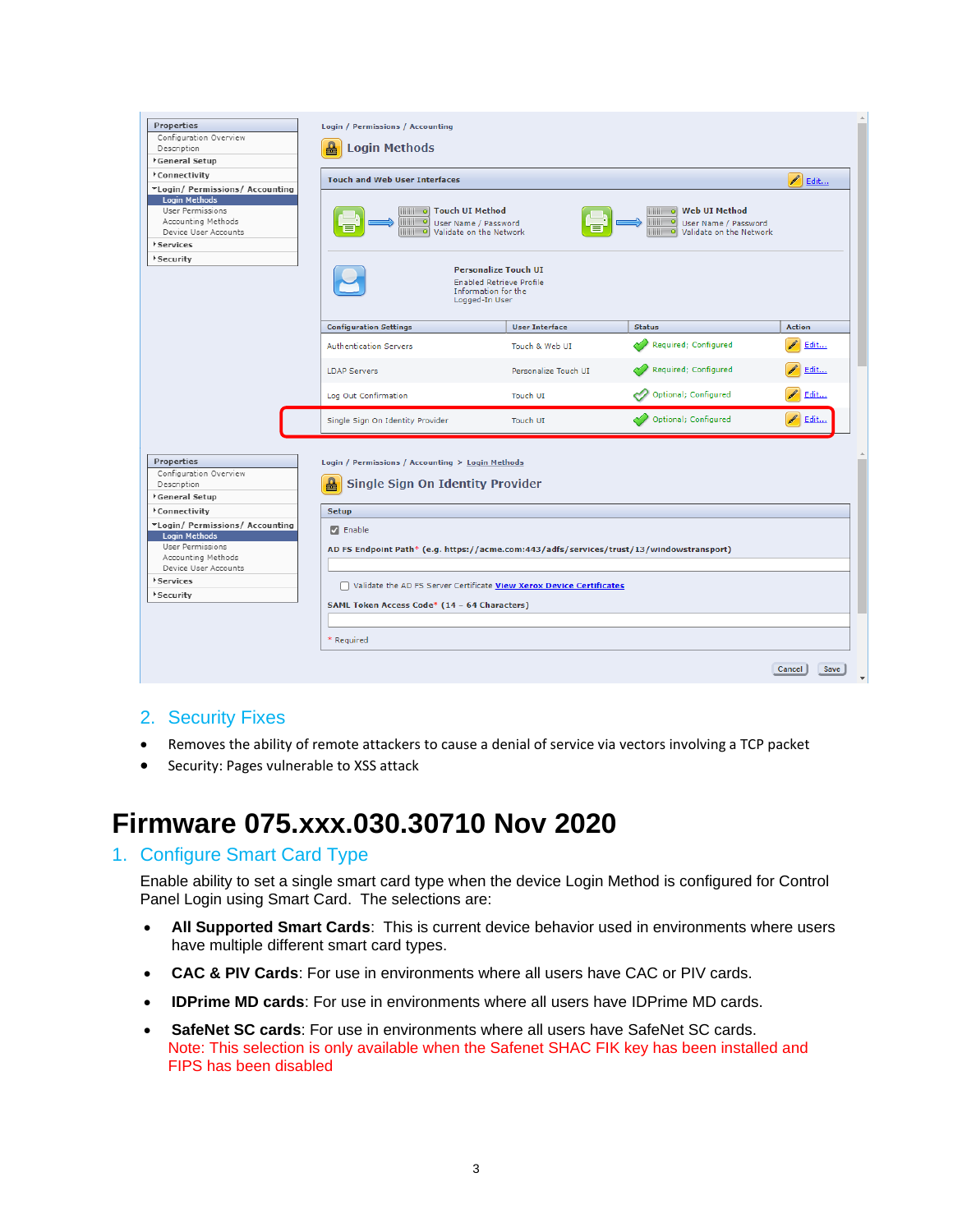#### <span id="page-7-0"></span>2. Various Bug Fixes.

- A timing issue was fixed that could cause some devices to get into a continuous reboot.
- An issue was fixed for the WC 3655 & WC 6655 that resulted in the toner install date to read incorrectly.

### <span id="page-7-1"></span>**Firmware 075.xxx.020.20500 Aug 2020**

<span id="page-7-2"></span>1. Support for Gemalto DL 128K v2 SCP03 PIV card

 Add support for the following smart card in this release: Gemalto DL 128K v2 SCP03 PIV smart card, ATR: 3B 7F 96 00 00 80 31 80 65 B0 84 23 27 E5 12 0F FE 82 90 00

### <span id="page-7-3"></span>2. EIP SNMP Web Service Improvement

Enabling only SNMP v3 on the device no longer impacts the use of the EIP SNMP Web Service

Caveat: When using the EIP SNMP Client to write data, the SNMP v1/2 SNMP Set Community Strings must be the same on the printer and within the EIP SNMP Client otherwise an SNMP Timeout error will occur*.*

### <span id="page-7-4"></span>**Firmware 075.xxx.010.12010 May 2020**

### <span id="page-7-5"></span>1. Blackboard Card Reader PS4101

Blackboard Card Reader PS4101 USB Smartcard Reader is supported in this release.

#### <span id="page-7-6"></span>2. Support for Modernized CAC and SIPRNet cards.

Following Modernized CAC cards supporting existing capabilities with reduced/realigned certificates are supported in this release,

IDEMIA Cosmo V8.0 (formerly Oberthur card system) with V2.7.4 Applets T=0/T=CL communication protocol. ATR: 3B D8 18 00 80 1F 07 80 31 C1 64 08 06 92 0F DF

Gemalto IDCore 3020 v2.1 (formerly Gemalto TOP DL GX V2.1) 144K with V2.7.4 Applets. ATR: 3B 7D 96 00 00 80 31 80 65 B0 75 49 17 0F 83 00 90 00

The following SIPRNet cards are supported in this release:

Safenet SC650 v4.0 card: ATR: 3b ff 14 00 ff 81 31 fe 45 80 25 a0 00 00 00 56 57 53 43 36 35 30 04 00 3c

Safenet SC650 v3.3c card: ATR: 3b ff 14 00 ff 81 31 fe 45 80 25 a0 00 00 00 56 57 53 43 36 35 30 03 03 38.

#### <span id="page-7-7"></span>3. Various Bug Fixes

• Dropbox button is no longer grayed out when user adds userid and password in Connect 2.0 for Dropbox. **Caveat:** "In addition to this new software release, there is a ConnectKey 2.0 for Dropbox app-side fix that is required as well. There is no ETA as to when this app will be back in the Xerox App Gallery. Please check the Xerox App Gallery periodically to see if this app reappears for download."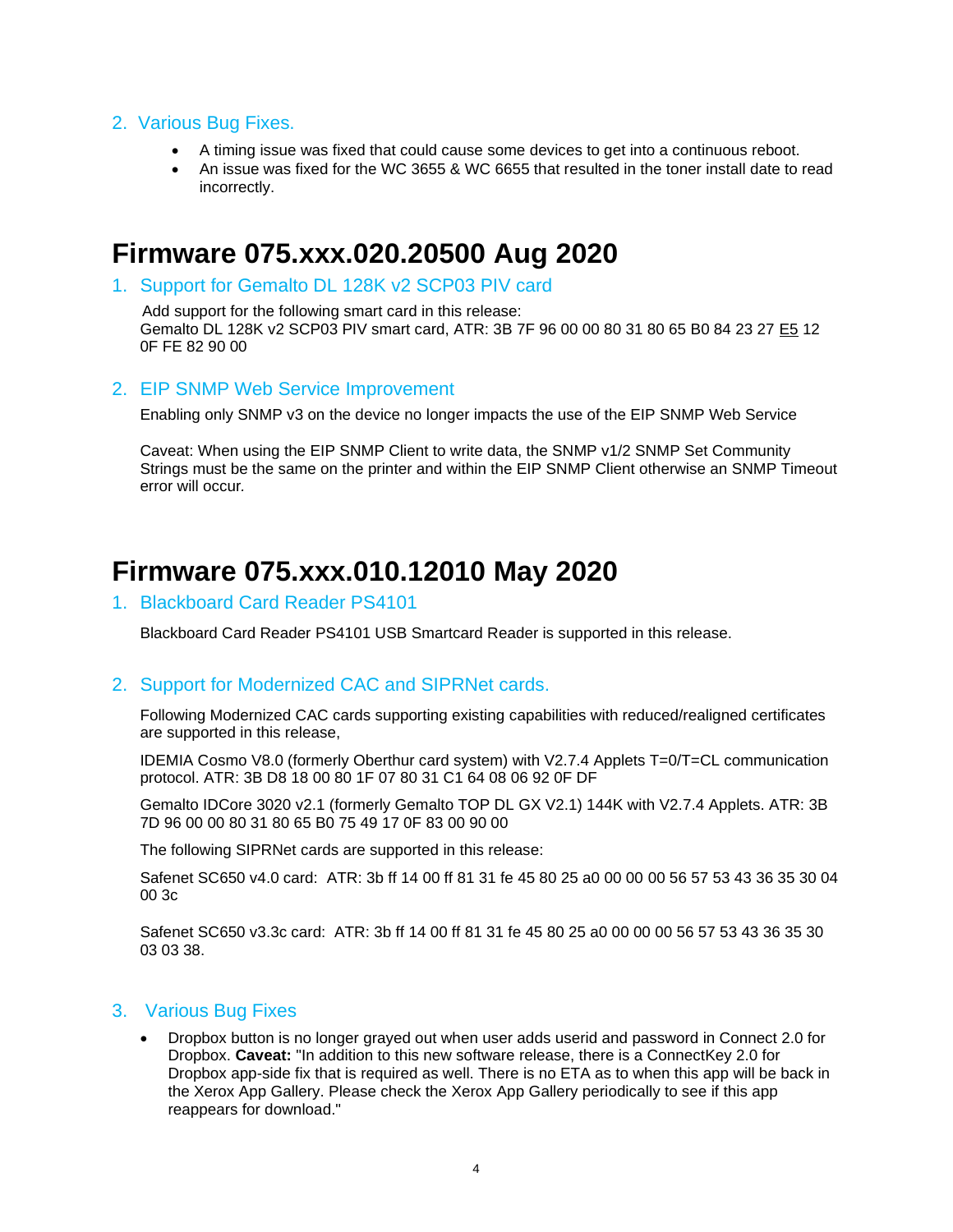• The issue with "Delete All print jobs at Power On" has been corrected.

# <span id="page-8-0"></span>**Firmware 075.xxx.000.02300 February 2020**

#### <span id="page-8-1"></span>1. Various Bug Fixes.

- When using SmartCard authentication, the device no longer displays prompt 1 when using onbox accounting back.
- A problem with copy authentication after reboot has been fixed.
- Various security updates.

### <span id="page-8-2"></span>**Firmware 073.xxx.069.32410 December 2019**

#### <span id="page-8-3"></span>1. Remote Card Reader Update.

This release enables the ability to remotely perform firmware updates for certain card readers. Card readers currently supported are Elatec TWN4 proximity card reader. The device also displays the card reader firmware version and the date it was last updated. Contact your card reader manufacturer or your analyst that supports your device.

### <span id="page-8-4"></span>2. Additional Smart Cards Supported

Giesecke & Devrient SmartCafe Expert v7.0 144K DI smart card with CAC 2.7.6 Applet (STOPGAP)

Giesecke & Devrient Sm@rtCafe Expert v7.0 144K DI smart card with PIV Applet is now supported.

IDEMIA Cosmo v8 (NEATS) smart card (NEATS) Smartcard Support

SHAC support for SafeNet SC650 v4.1 (3v) Smartcard. The SHAC middleware support is provided for SafeNet SC650 card, ATR: 3b ff 14 00 ff 81 31 fe 45 80 25 a0 00 00 00 56 57 53 43 36 35 30 04 01 3d with the following requirements:

- Email signing and encryption are not supported
- FIPS must be disabled
- Feature Installation Key must be installed:
	- o Install Key: 227334773923
	- o Uninstall Key: 227434773923
- A Cherry TC-1100 Card Reader must be connected. (This is the recommended Reader)

#### <span id="page-8-5"></span>3. Cherry ST-1100 Card Reader

The Cherry ST-1100 contact smart card reader is now supported.

### <span id="page-8-6"></span>**Firmware 073.xxx.059.25300 September 2019**

<span id="page-8-7"></span>1. Oberthur ID-One PIV V8 Card Supported when using Smart Card Authentication.

Oberthur ID-One PIV cards are now supported using smart card authentication.

<span id="page-8-8"></span>2. Gemalto MD cards are now compliant with FIPS 140-2 security level 1.

Gemalto MD 3810 and 830b smart cards now support FIPS 140-2 security level 1. Email Signing no longer fails when FIPS 140-2 is enabled.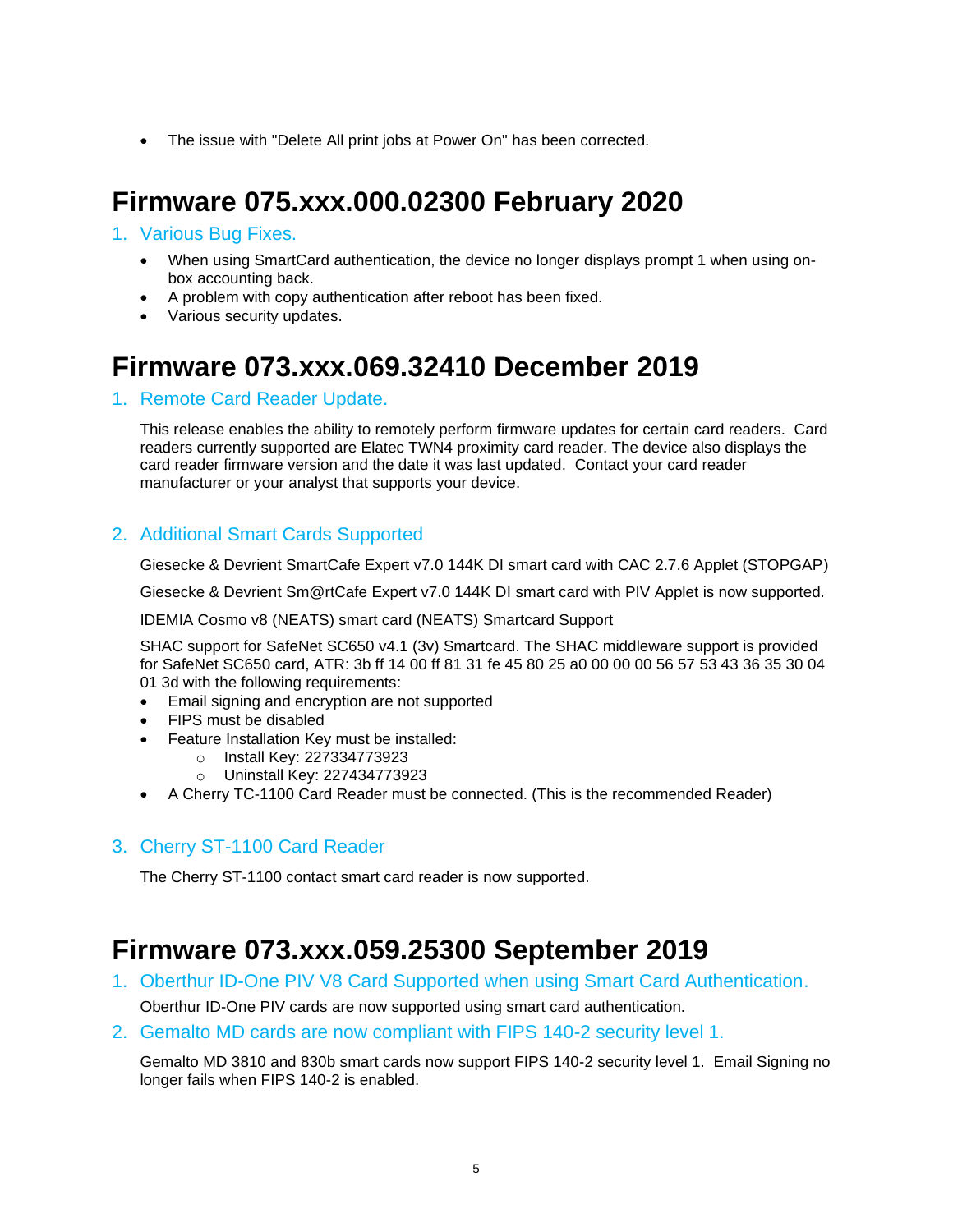#### <span id="page-9-0"></span>3. California Password Law

Updates to comply with 2020 California Password law (SB-327).

This software release supports the California password law SB-327 effective January 1, 2020. The device admin password and SNMP private string will be the device serial number if a forced altboot reload is performed. The password is case sensitive.

#### <span id="page-9-1"></span>4. Energy Star 3.0

This software release ensures our products will continue to meet Energy Star. Energy Star 3.0 means more stringent power efficiency and conservation requirements and is going into effect October 2019. This software release provides the necessary updates to meet these new specifications.

# <span id="page-9-2"></span>**Firmware 073.xxx.019.14200 July 2019(Re-spin)**

#### <span id="page-9-3"></span>1. Improvements to Software Reload Process

Settings like Energy Saver and Accounting Method are properly restored after service rep software reload.

### <span id="page-9-4"></span>**Firmware 073.xxx.019.13010 May 2019**

#### <span id="page-9-5"></span>1. EIP ability to request LDAP user attributes to include in user session data.

Added the EIP ability to request sAMAccountName & userPrincipalName from LDAP as part of the xrxSessionGetSessionInfo() call in the Session Web service to include in the user session data.

This method allows a client to retrieve information about the currently logged in user. It returns a block of XML data that is defined by the [SessionInfoSchema.xsd.](https://word-edit.officeapps.live.com/we/wsdl.html) An optional parameter can be passed in to request a list of LDAP attributes from the MFD.

**Note:** Other LDAP values may become available in the future, but for now only sAMAccountName & userPrincipalName are available.

**Note:** For the GetSessionInformation request to return info for sAMAccountName & userPrincipalName the following must be true on the MFD being used:

- The EIP version must be 4.1.4+ or 3.5.7+ (EIP 3.7.X not supported)
- LDAP must be configured on the MFD
- LDAP must be the Login Method on the MFD
- An LDAP user must be logged in at the MFD

#### <span id="page-9-6"></span>2. Enablement of Cherry ST-1144 Smartcard Reader

Cherry ST-1144 USB Smartcard Readers are supported in this release.

#### <span id="page-9-7"></span>3. Xerox® Lockdown Security Solution

This release introduces other languages in support for this feature.

#### <span id="page-9-8"></span>4. Device Behavior Improvements

.

Various fixes are provided in this release including:

- PCL6 Jobs now print correctly when "Suppress All Blank Pages" is selected in CWIS
- Fax confirmation report now prints reliably.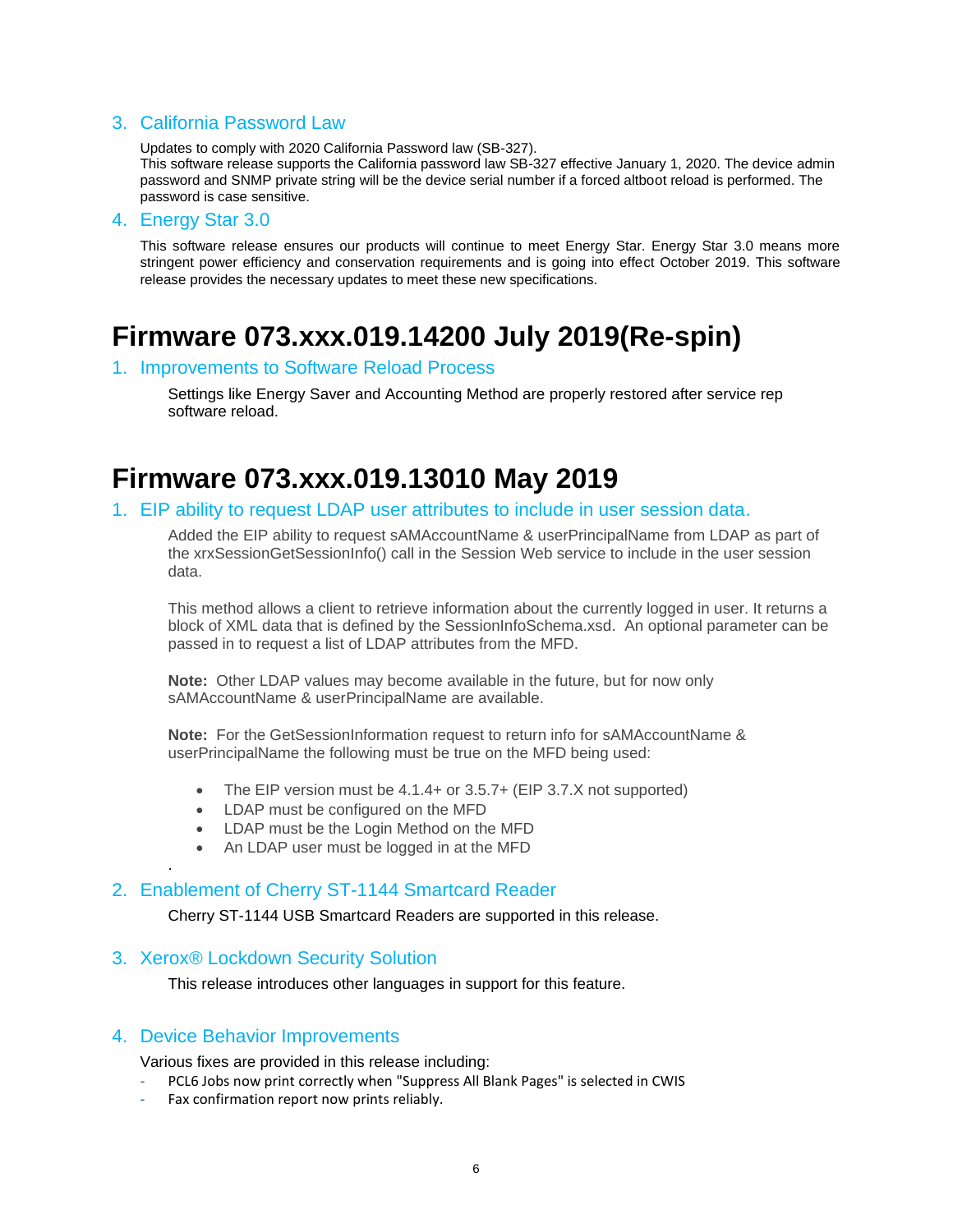# <span id="page-10-0"></span>**Firmware 073.xxx.009.03700 February 2019**

### <span id="page-10-1"></span>1. Xerox® Lockdown Security Solution

This release introduces the Xerox® Lockdown Security Solution which was previously known as Xerox® Healthcare Lockdown Solution, initially introduced with Firmware 073.xxx.197.2850 October 2017. This release is in English language only. Other language translations will be introduced in future releases.

**Note:** The Xerox® Lockdown Security Solution kit part number 301K33790 can be ordered by contacting your Xerox® account representative.

Installation of this release enables a device Administrator to install the purchasable Xerox® Lockdown Security Solution on a device. While the Solution content is contained in this release, the feature is hidden until it is activated by purchase of the kit and installation of a Feature Installation Key (FIK).

The Xerox® Lockdown Security Solution permanently enhances certain security aspects of the Xerox® WorkCentre® Devices by encrypting the hard drive, overwriting hard drive data immediately after use, preventing jobs from being stored on or printed from USB devices, recording who has used the device and how they used it and providing additional controls designed to protect specific Xerox® networked and non-networked devices against malicious attacks.

Refer to description in Firmware 073.xxx.197.2850 October 2017 for more details.

### <span id="page-10-2"></span>2. Closed Envelope Tray message does not clear

When using the envelope tray, the "Close Tray 1 Message" is now properly removed when the envelope tray is closed.

### <span id="page-10-3"></span>**Firmware 073.xxx.068.33100 December 2018**

### <span id="page-10-4"></span>1. Scan to Home

An intermittent scan to home issue has been fixed that ensures files are properly stored in the home repository

#### <span id="page-10-5"></span>2. Printing via IPP protocol

Printing a Tabloid PDF via IPP or IPPS no longer results in the job shrinking to fit on Letter size paper.

#### <span id="page-10-6"></span>3. Authentication

Changes to improve the speed of authentication and EIP screen access when using the VPSX convenience authentication solution.

#### <span id="page-10-7"></span>4. Security

The following security vulnerabilities have been addressed:

SB16-165 CVE-2016-4447 CVE-2016-4449

SB16-277 CVE-2016-6304 CVE-2016-6306 CVE-2016-6306

SB16-333 CVE-2016-9533 CVE-2016-9535

Various cross scripting vulnerabilities (XSS) have been addressed.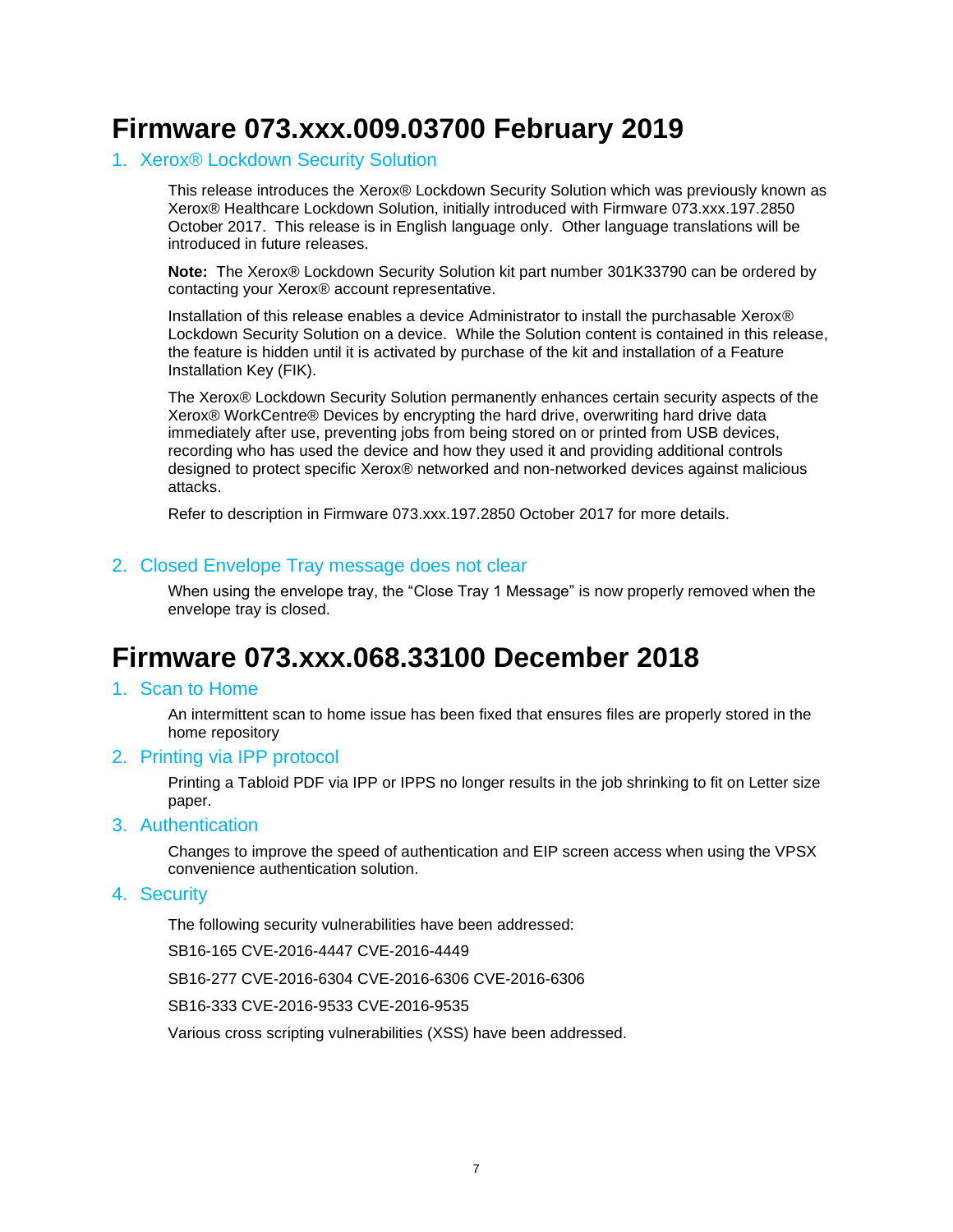# <span id="page-11-0"></span>Firmware 073.xxx.058.25300 Sept 2018

### <span id="page-11-1"></span>1. Support for Gemalto IDPrime MD 3810 and 830b cards.

Gemalto has discontinued the Gemalto .Net 510 cards and replaced them with the new Gemalto IDPrime MD 3810 and MD830b cards which are now supported with this release.

#### CAVEAT for this Release:

Email fails to send when using Gemalto 3810 or 830b MD smart card when both Email Signing and FIPS 140-2 (Level1) are enabled. A Pop-up error is displayed to the user stating: "Job Deleted. No messages were sent. Device unable to sign email".

Note: Either FIPS or Email Signing must be disabled to send Email successfully. If any email signing with these new cards is required, a Xerox technician will be needed to upgrade the device.

#### <span id="page-11-2"></span>2. Message stating device in energy saver mode after card swipe

Fixed an intermittent issue of UI message stating device in energy saver mode after authentication card swipe. A power cycle was required to clear this message.

<span id="page-11-3"></span>3. Device freezes when waking up from power saver mode

Fixed an issue of device lock ups when waking up. A power cycle was required to revive the device.

#### <span id="page-11-4"></span>4. Fault code 319-300 while printing.

Fixed an intermittent issue that caused a 319-300 (Image disk offline) while printing. The image memory buffer occasionally filled up, and caused this error.

<span id="page-11-5"></span>5. Tray 2 confirmation screen appears when waking up from power saver

Fixed an issue that displayed the paper size confirmation screen for tray 2 when waking up.

# <span id="page-11-6"></span>Firmware 073.xxx.008.15000 June 2018

<span id="page-11-7"></span>1. Security Cross Site Scripting HTTP header added.

The Qualys Security Scanner detected a cross site scripting (XSS) vulnerability on port 443 for HTTPS which is corrected in this SW release.

<span id="page-11-8"></span>2. Fixed duplex printing issue from SAP.

Fixed an issue that prevented duplex prints in SAP environment

<span id="page-11-9"></span>3. Custom scan file naming

Fixed an issue that prevented custom scan to file names longer than 8 characters.

<span id="page-11-10"></span>4. PDF document printing

Fixed an issue that caused an error sheet to be printed instead of PDF document.

<span id="page-11-11"></span>5. The device will go into a hung state and stop processing print jobs

Fixed an issue that caused device to hang and then stop processing print jobs

<span id="page-11-12"></span>6. Certificate doesn't update after IP address renewal.

Fixed an issue where after having picked up a self-assigned certificate once, the self-assigned certificate no longer updates when the IP changes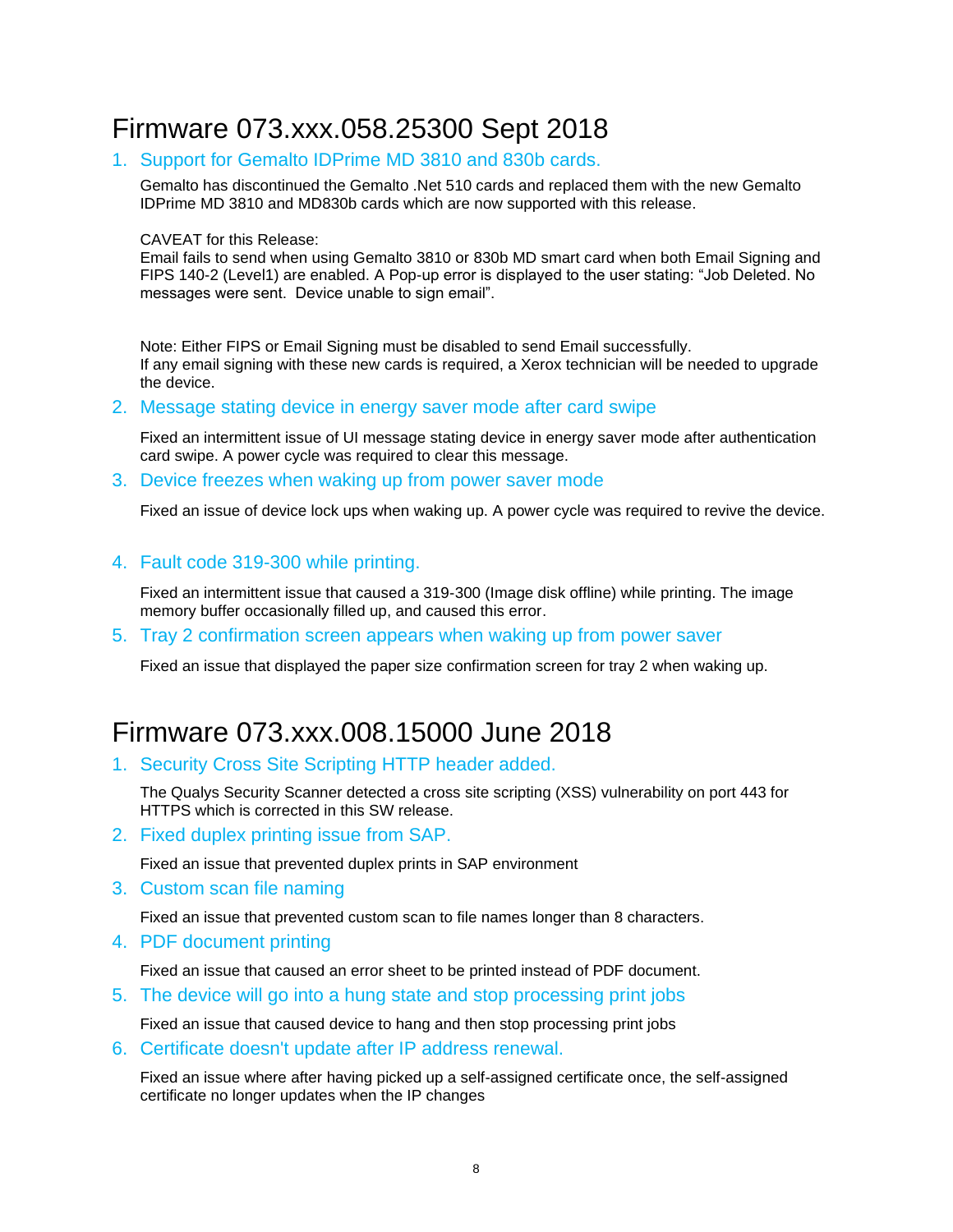### <span id="page-12-0"></span>7. Printer unable to resolve SMTP host name via DNS with Server 2012 or 2016

Fixed an issue in scan to email when the smtp server was set as Host, the device could not resolve to the IP.

#### <span id="page-12-1"></span>8. Enablement for POP3 Over Secured Connection (TLS).

Office 365 Servers require TLS encryption for POP3 traffic over Port 995. To support receiving emails from Office 365 POP3 Over Secure Connection (TLS) has been added.

To Enable POP3 Over Secure Connection (TLS) simply do the following:

- 1. Using the device IP address, log onto the CWIS as Admin.
- 2. Go to **Properties>Connectivity>Setup**
- 3. Select **Edit** for POP3.
- 4. Check the **Pop3 Over Secure Connection (TLS)** checkbox and notice that the **Validate Server Certificate** checkbox is automatically checked, and the POP3 Server port value has defaulted to Port 995.

**Note:** A port value of 995 is not permitted with an unsecure connection. It is recommended to upload Trusted Root /Intermediate certificates to the device for certificate validation.

- 5. Enter your POP3 Server I**Pv4 Address** or **Host Name**.
- 6. Enter **Login Name** and P**assword**.
- 7. Enter password again under **Retype password** and check the **Select to save new password** checkbox.
- 8. Select **Save**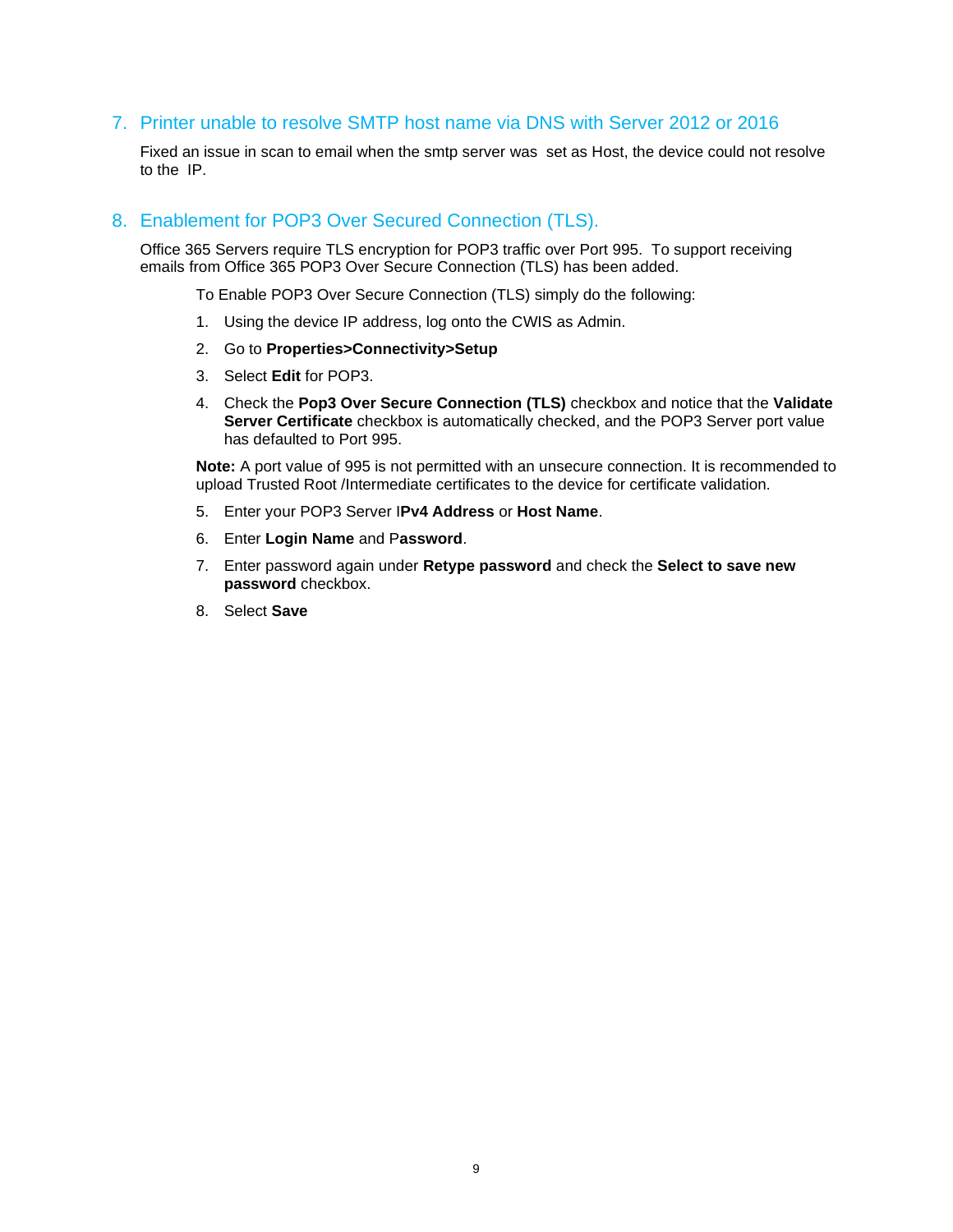### **9.** Hide Network Troubleshooting

<span id="page-13-0"></span>**Overview:** These WorkCentre Devices have added the ability to permanently remove the Network Troubleshooting feature.

**Note:** This will *permanently* remove the Network Troubleshooting feature from the device.

There are two methods to remove this feature from the device.

The first method is a button called Permanently Remove this Function on the Network Troubleshooting page. This will allow an Administrator to remove the feature. The button is located on the WebUI under Properties, Security, Logs, Network Troubleshooting page. Below is an image of the page.

| Centreware®<br><b>Internet Services</b>                                               |                                                                          |                                |             | XEROX <sup>®</sup> WorkCentre <sup>®</sup> 7835       |                                        |                                                     | . admin - Logout   Home   Index   Site Map   Help                                                                                                                                                                                                                                                       |                                  |  |  |
|---------------------------------------------------------------------------------------|--------------------------------------------------------------------------|--------------------------------|-------------|-------------------------------------------------------|----------------------------------------|-----------------------------------------------------|---------------------------------------------------------------------------------------------------------------------------------------------------------------------------------------------------------------------------------------------------------------------------------------------------------|----------------------------------|--|--|
| <b>Status</b>                                                                         | <b>Jobs</b>                                                              | Print                          | <b>Scan</b> | <b>Address Book</b>                                   | <b>Properties</b>                      | <b>Support</b>                                      |                                                                                                                                                                                                                                                                                                         |                                  |  |  |
| <b>Properties</b><br>Description<br>General Setup                                     | Configuration Overview                                                   |                                |             | <b>Session Timespan</b>                               | <b>Network Troubleshooting</b>         |                                                     |                                                                                                                                                                                                                                                                                                         | Permanently Remove this Function |  |  |
| Connectivity<br><b>Login/ Permissions/ Accounting</b><br><b>Services</b><br>*Security | <b>Password Policies</b><br><b>Installation Policies</b>                 | McAfee Embedded Control        |             | <b>Hours</b><br>$1 - 48$<br>$2 \div$<br>Clear Session |                                        | <b>Start Session Now</b><br><b>Stop Session Now</b> | The Network Troubleshooting Session provides a way to capture<br>A<br>and record all network communication to and from this device.<br>. This capability is intended for short term problem<br>identification.<br>. Enabling the Network Troubleshooting Session may result in<br>degraded performance. |                                  |  |  |
| Secure Print<br>▶ Encryption<br>$\blacktriangleright$ Logs<br>Audit Log               | Authentication (Login)                                                   |                                |             |                                                       |                                        |                                                     | . The data capture stops after the set amount of time or when a<br>maximum file size is reached (whichever occurs first).<br>• After 72 hours the data is securely removed from the device.<br>Steps for setting up Network Troubleshooting Session<br>$\Box$                                           |                                  |  |  |
| Certificates<br>IP Filtering                                                          | Support Logs                                                             | <b>Network Troubleshooting</b> |             |                                                       | <b>Customize Captured Port Filters</b> |                                                     |                                                                                                                                                                                                                                                                                                         | Download Log Now                 |  |  |
| <b>TPsec</b>                                                                          | Timeout & Resume<br><b>USB Port Security</b><br>Image Overwrite Security |                                |             | Security:                                             |                                        |                                                     | The Network Troubleshooting Session is restricted to only capture information into and out of the device from the local area network.                                                                                                                                                                   |                                  |  |  |

The second method is to install a Feature Installation Key (FIK) on the WebUI under Properties, General Setup, Feature Installation. Then select Enter Installation Key.

|  |  |  |  |  |  |  |  | The FIK key for permanently removing the Network Troubleshooting feature is 468854198391 |
|--|--|--|--|--|--|--|--|------------------------------------------------------------------------------------------|
|--|--|--|--|--|--|--|--|------------------------------------------------------------------------------------------|

| Centreware <sup>®</sup><br>Internet Services                                                                                         | XEROX <sup>®</sup> WorkCentre® 7835                                     |                |         | <b>A</b> admin - Logout   Home   Index   Site Map   Help |                  |
|--------------------------------------------------------------------------------------------------------------------------------------|-------------------------------------------------------------------------|----------------|---------|----------------------------------------------------------|------------------|
| <b>Jobs</b><br>Print<br><b>Status</b><br><b>Scan</b>                                                                                 | <b>Address Book</b><br><b>Properties</b>                                | <b>Support</b> |         |                                                          |                  |
| <b>Properties</b><br>Configuration Overview                                                                                          | <b>Feature Installation</b>                                             |                |         |                                                          |                  |
| Description                                                                                                                          | Configuration                                                           |                |         |                                                          |                  |
| ▼General Setup<br>Configuration Report<br>Cloning<br>Entry Screen Defaults<br>Paper Management<br>Date and Time                      | <b>Allow Print File Updates</b><br>$\odot$ Enable<br>$\bigcirc$ Disable |                |         |                                                          | Apply            |
| Internationalization<br>Extensible Service Setup<br>SMart eSolutions Setup                                                           |                                                                         |                |         |                                                          |                  |
| Display Device Information<br>Configure Driver Links<br>Energy Saver<br>Supplies Plan Activation Code<br><b>Feature Installation</b> | <b>Feature Installation Key Entry</b><br>Enter Installation Key         |                |         |                                                          |                  |
| Billing Impression Mode                                                                                                              |                                                                         |                |         |                                                          |                  |
| Alert Notification                                                                                                                   | Feature                                                                 | State          | Date    | Configuration                                            | <b>Action</b>    |
| Software Upgrade                                                                                                                     |                                                                         |                |         |                                                          |                  |
| ▶ Connectivity                                                                                                                       | Healthcare Lockdown Solution                                            | Not Installed  | Install |                                                          |                  |
| Login/ Permissions/ Accounting<br>Services                                                                                           | Job Log File Format                                                     | Not Installed  |         |                                                          | <b>V</b> Install |
| Security                                                                                                                             | McAfee Integrity Control                                                | Not Installed  |         |                                                          | Install          |

Permanently removing the Network Troubleshooting feature can be cloned.

There is also support of a MIB to Hide the Network Troubleshooting feature (using FIK OID).

The Network Troubleshooting feature will be available by default.

Only a user with Administrator privileges can remove the Network Troubleshooting feature.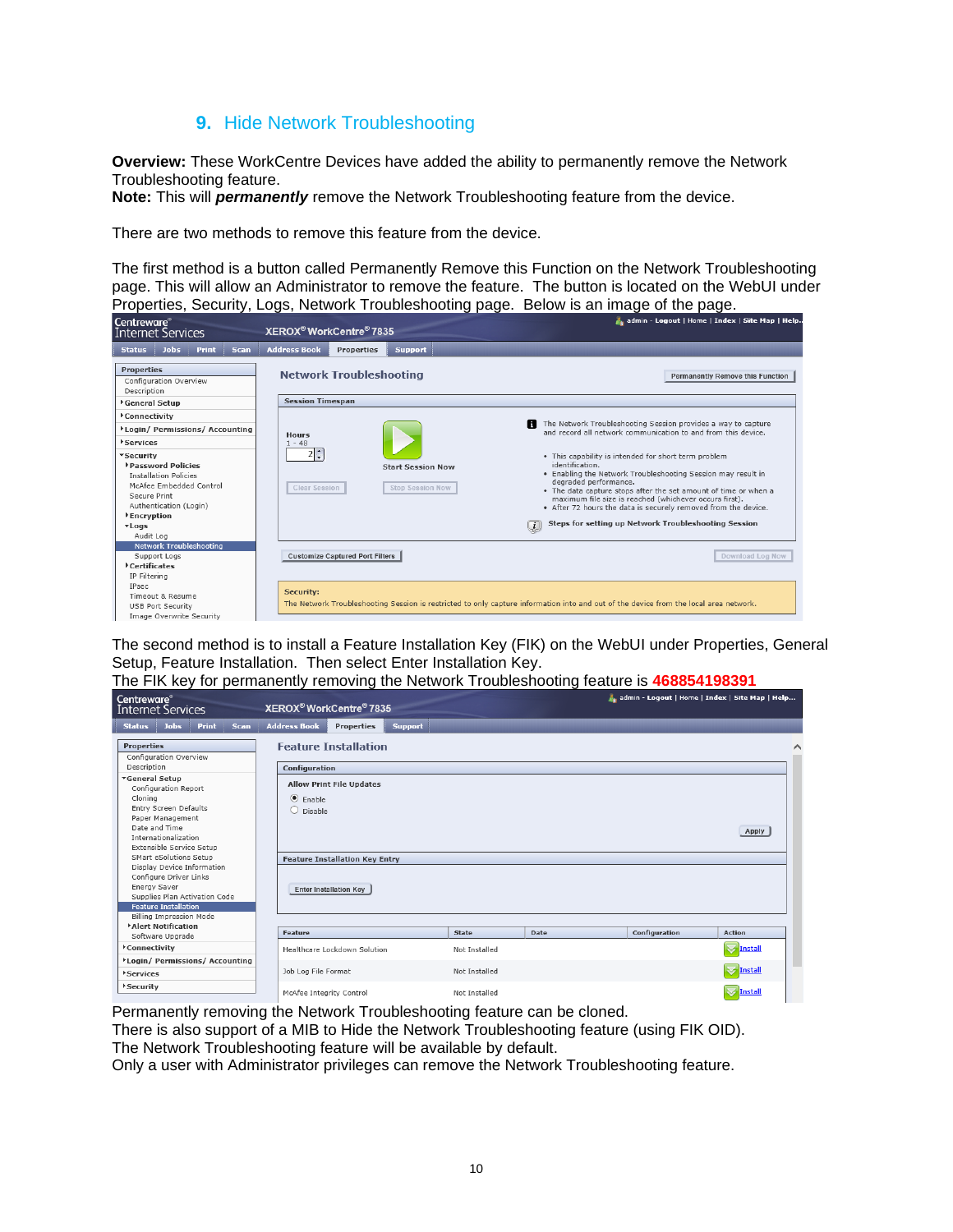# <span id="page-14-0"></span>Firmware 073.xxx.008.05210 March 2018

### <span id="page-14-1"></span>1. Device Behavior Improvements

Various improvements have been made in the areas of:

- A fix was added to mitigate the UI screen displaying login screen when authentication is not enabled.
- Large PDF printing has been improved to reduce occurrences of fault codes displayed.
- PDL switching over port 9100 is now more robust.

### <span id="page-14-2"></span>2. Xerox Dropbox App blank screen

• The patch released in December that enables the Dropbox App to work properly has been integrated into this release.

# <span id="page-14-3"></span>Firmware 073.xxx.247.32400 December 2017

### <span id="page-14-4"></span>1. Xerox Dropbox App blank screen

There is an additional patch file included in the software installation zip file. This patch corrects a malfunction when initiating the Xerox Dropbox App.

### <span id="page-14-5"></span>2. Device Behavior Improvements

Various improvements have been made in the areas of:

- Paper Cut and Xerox Device Manager may report duplicate jobs to job based accounting*.*
- Device not entering power saver if a secure print job was held.
- Reliability improvements to power saver mode.

# <span id="page-14-6"></span>Firmware 073.xxx.197.28500 October 2017

### <span id="page-14-7"></span>1. PIV Card Support

This release adds support for the following additional Gemalto IDPrime PIV (**P**ersonal **I**dentify **V**erification) format SmartCards:

- Gemalto TOP DL protiva PIV applet V1.55
- Gemalto TOP DL V2 protiva PIV applet V1.55

### <span id="page-14-8"></span>2. Simplified Chinese Language Support

The ConnectKey® WorkCentre® 7855 XOM devices will be able to support Simplified Chinese language via either of the following two modes:

• Set Simplified Chinese as the default language/keyboard: The default language/keyboard on the device can be set to Simplified Chinese via the user interface Language/Keyboard setting. This setting is accessible to an Admin via: Machine Status > Device Settings > General > Language/ Keyboard Selection. Setting the default language to Simplified Chinese will also set printed reports and banner sheets to appear in this language.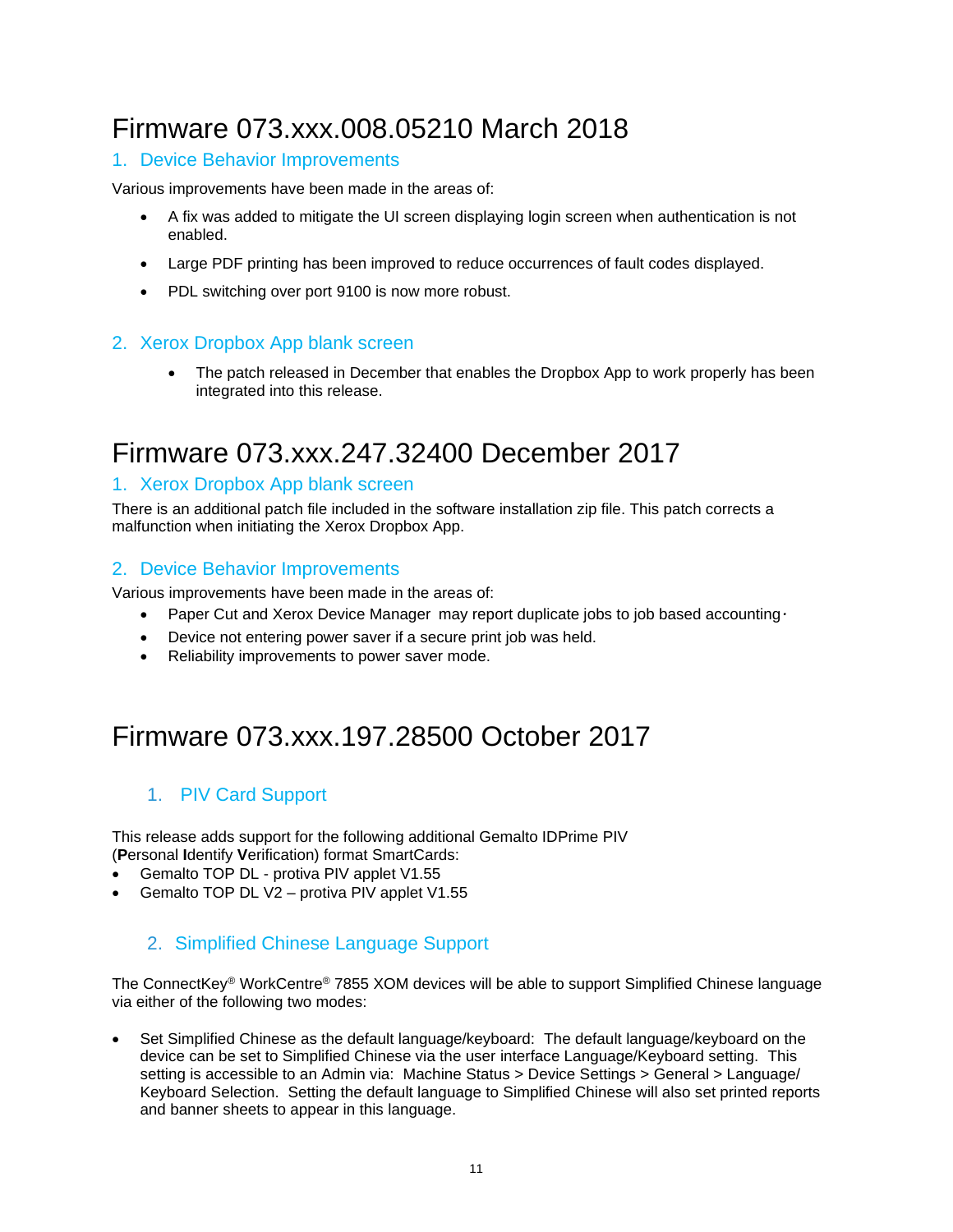**Note:** A user can change the current session display language and keyboard to any other language via the 'Language' Hard button on the control panel.

• Select Simplified Chinese language/keyboard for current session only: The default language/keyboard can be set to any other language and a User can select the Language hard button on the console to select Simplified Chinese for their current session only. Enabling Simplified Chinese via the Language button will only last until the user interface session timeout or user logout at which point the device will revert to the default language configured by the Admin. This mode of operation does not affect printed reports and banner sheets.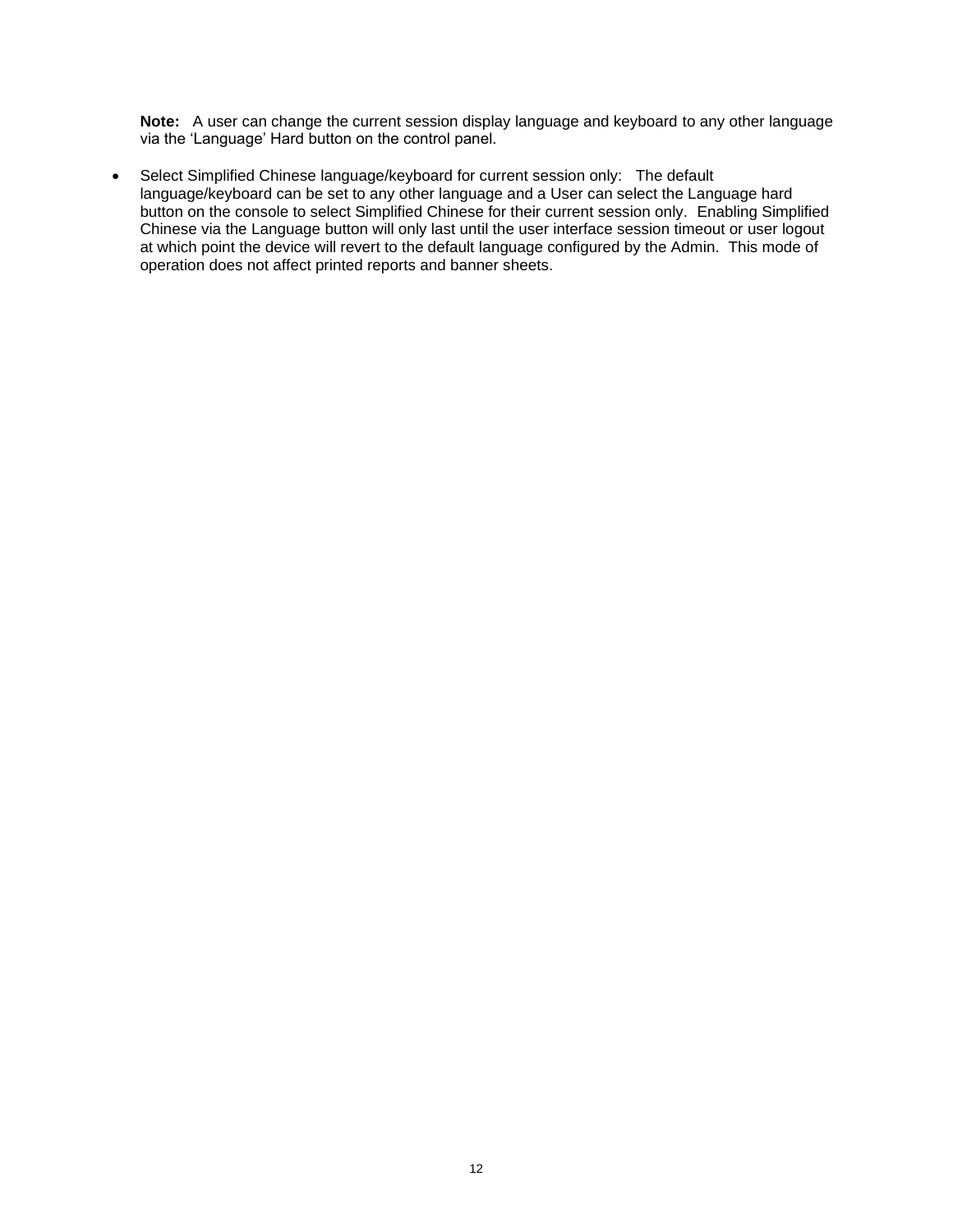### <span id="page-16-0"></span>3. Xerox® Lockdown Security Solution / Healthcare Lockdown Solution

The Xerox® Lockdown Security Solution was previously known as Xerox® Healthcare Lockdown Solution, initially introduced with Firmware 073.xxx.197.2850 October 2017.

**Note:** The Xerox® Lockdown Security Solution kit part number 301K33790 can be ordered by contacting your Xerox® account representative.

Installation of this release enables a device Administrator to install the purchasable Xerox® Lockdown Security Solution on a device. While the Solution content is contained in this release, the feature is hidden until it is activated by purchase of the kit and installation of a Feature Installation Key (FIK).

The Xerox® Lockdown Security Solution permanently enhances certain security aspects of the Xerox® WorkCentre® Devices by encrypting the hard drive, overwriting hard drive data immediately after use, preventing jobs from being stored on or printed from USB devices, recording who has used the device and how they used it and providing additional controls designed to protect specific Xerox<sup>®</sup> networked and non-networked devices against malicious attacks.

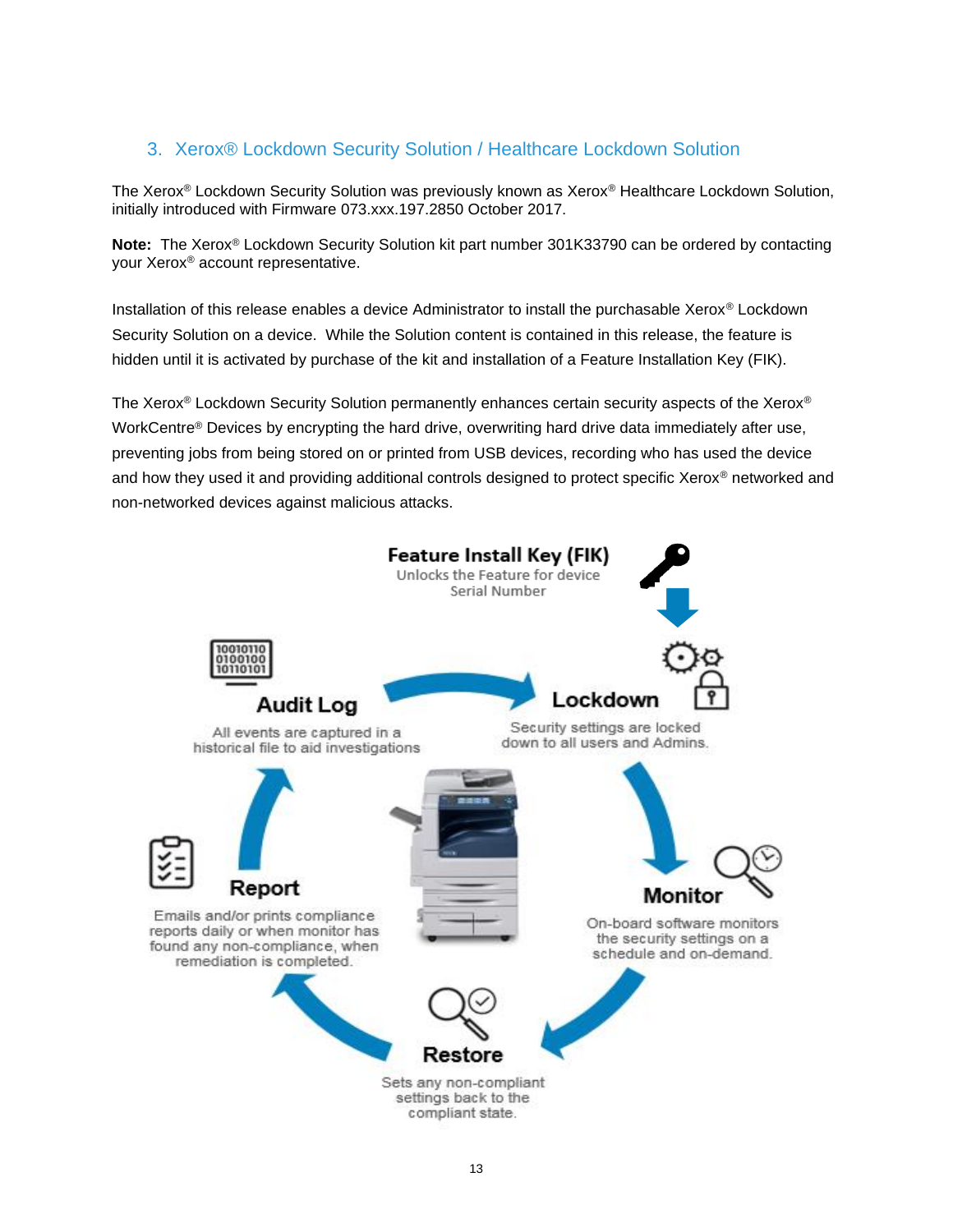### How the Xerox® Lockdown Security Solution Works:

The Lockdown Security Solution performs the following functions:

"Locks-down" a set of security settings on the printer as the name implies, making them unchangeable to anyone including the system administrator and raises the bar on printer security. The security settings that Xerox® Lockdown Security Solution permanently controls:

- a. User Data Encryption is enabled which AES encrypts all partitions of the hard drive that may contain customer data.
- b. Immediate Job Overwrite is enabled which deletes and overwrites disk sectors that temporarily contained electronic image data conforming to NIST Special Publication 800-88 Rev1.
- c. Scheduled Disk Overwrite is enabled on a daily basis at a time that is selectable. This deletes and overwrites every sector of any partitions of the hard drive that may contain customer data.
- d. McAfee® Embedded Control is set to Enhanced Security (or McAfee® Integrity Control™ if this option has been purchased) to protect against threats to confidential data by use of whitelisting technology that allows only approved files to run.
- e. Audit Log is set to record information about who has used the device and how they have used it, as well as the chronology to help track the events that have occurred.
- f. Print from USB is disabled preventing the printing of any files that are stored on a USB Flash Drive from the USB port on the printer control panel.
- g. Scan to USB is disabled preventing scanning of a document and storing the scanned file on a USB drive.

**Note:** Front USB Port is no longer disabled in this version.

In addition, the solution:

- Monitors these security settings on a daily basis to ensure that they have not been changed maliciously.
- Restores any of these settings automatically back to the compliant state if the Monitor found any to be non-compliant.
- Reports the compliance state of the machine via email and/or printed reports:
	- a. At the scheduled time on a daily basis.
	- b. When the Monitor function has found any non-compliance.
	- c. When Restore has been completed.
	- d. When "check now" is selected.
- Records all of these activities in the Printer Audit Log.

Once the Feature Installation Key is installed, a Lockdown control panel is made available and added to the list of Security functions for the MFP via both Embedded Web Server and Local UI.

The Administrator can determine the time of day the Monitor will run, the frequency of printed and /or emailed confirmation reports, set the action text that appears on the printed confirmation reports that directs the user where to deliver the printed reports and perform Monitor "Check Now" and Error Simulation" to test the operation.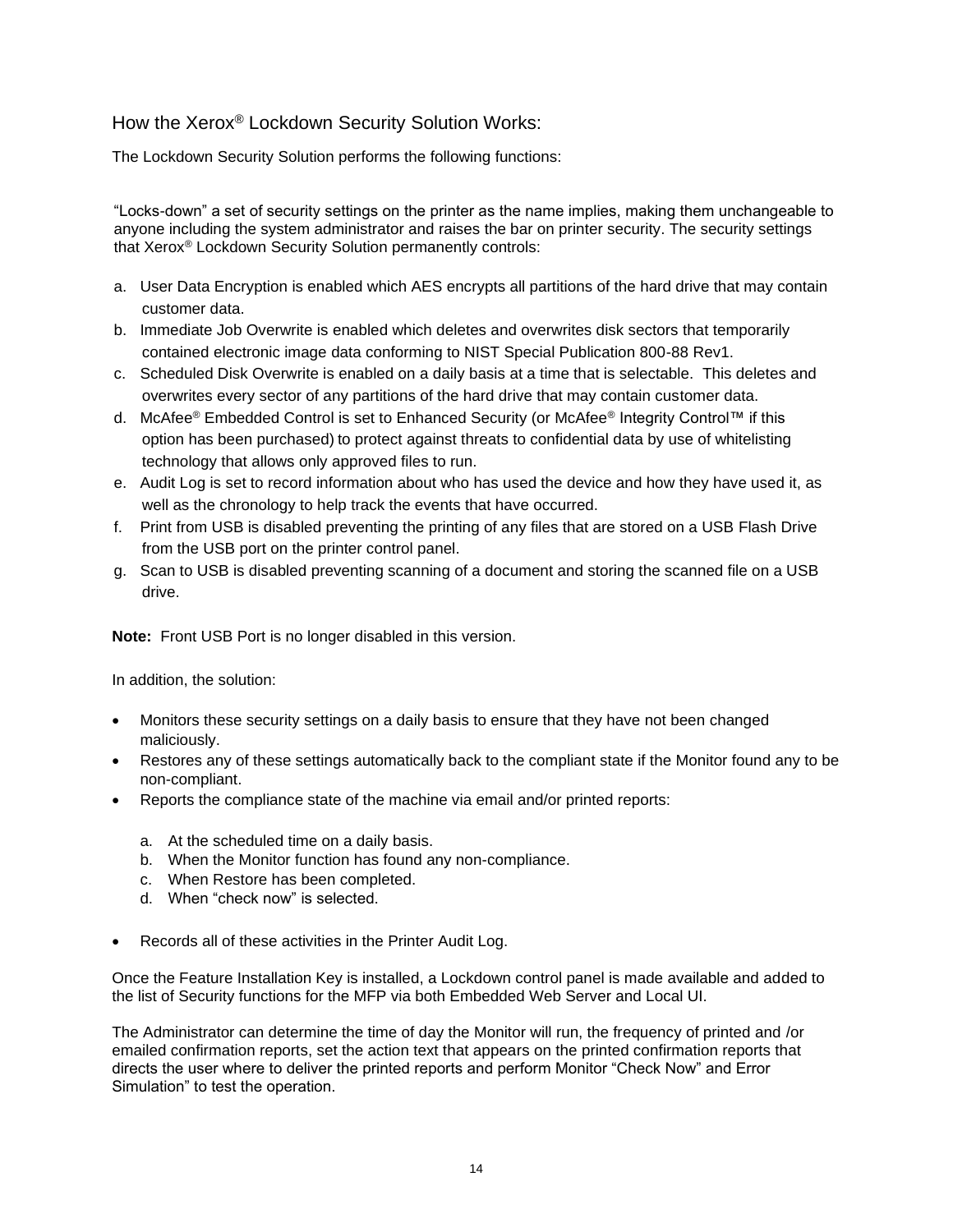| <b>Jobs</b><br><b>Status</b>                                                                                                                                                                                                                                                                                                                                                                                                                | <b>Address Book</b><br><b>Print</b><br>Properties<br><b>Support</b><br>Scan                                                                                                                                                                                                                                                                                                                                                                                                                                                                                                         |  |
|---------------------------------------------------------------------------------------------------------------------------------------------------------------------------------------------------------------------------------------------------------------------------------------------------------------------------------------------------------------------------------------------------------------------------------------------|-------------------------------------------------------------------------------------------------------------------------------------------------------------------------------------------------------------------------------------------------------------------------------------------------------------------------------------------------------------------------------------------------------------------------------------------------------------------------------------------------------------------------------------------------------------------------------------|--|
| Properties<br>Configuration Overview<br>Description                                                                                                                                                                                                                                                                                                                                                                                         | Security ><br><b>A</b> Lockdown & Remediate                                                                                                                                                                                                                                                                                                                                                                                                                                                                                                                                         |  |
| General Setup<br>Connectivity<br>Services<br>v security<br>Password Policies<br>Installation Policies<br>McAfee Embedded Control<br>Secure Print<br>Authentication (Login)<br>Encryption<br>v Certificates<br>IP Filtering<br>Audit Log<br><b>IPsec</b><br>Timeout & Resume<br>USB Port Security<br>Image Overwrite Security<br>PostScript @ Passwords<br>Hide 'User Name'<br>Software Verification Test<br><b>Lockdown &amp; Remediate</b> | <b>Report Frequency</b><br>If If this scheduled check determines that some of<br>the locked down Security settings need to be<br>Daily<br>corrected:<br>- Device may be taken offline.<br>Time<br>- Completion may take up to 20 minutes.<br>OD.<br>2<br>$AM$ $\blacktriangledown$<br>- A forced device reboot is possible.<br>- The scheduled check cannot be cancelled.<br><b>Check Now</b><br><b>Printed Confirmation Report</b><br><b>Email Confirmation Report</b><br>Errors Only<br>Errors Only<br>Email addresses must be setup under Alert<br><b>Action Text</b><br>Not Set |  |
|                                                                                                                                                                                                                                                                                                                                                                                                                                             | <b>Error Simulation</b><br>□ Check here to test this feature's reporting<br>Apply                                                                                                                                                                                                                                                                                                                                                                                                                                                                                                   |  |

### <span id="page-18-0"></span>4. Long Media Solution

New system policy to influence how the scanner handles "long" media when it is unable to identify the page size.

This setting can be found under:

General Setup > Paper Management > Required Paper Policies / Default Legal Size. Systems primarily being used to scan or copy 8.5 x 13.4" will want to set this new policy to use 8.5 x 13.4" as the default legal [scan] size.

**Note:** There are limitations with both the trays and the scanner in regards to being able to differentiate the new 8.5 x 13.4" size from sizes slightly smaller (e.g. 8.5 x 13") or slightly larger (e.g. 8.5 x 14"). There may still be use cases that require the target tray or size be manually specified by the user in order to ensure the system copies to the desired size media.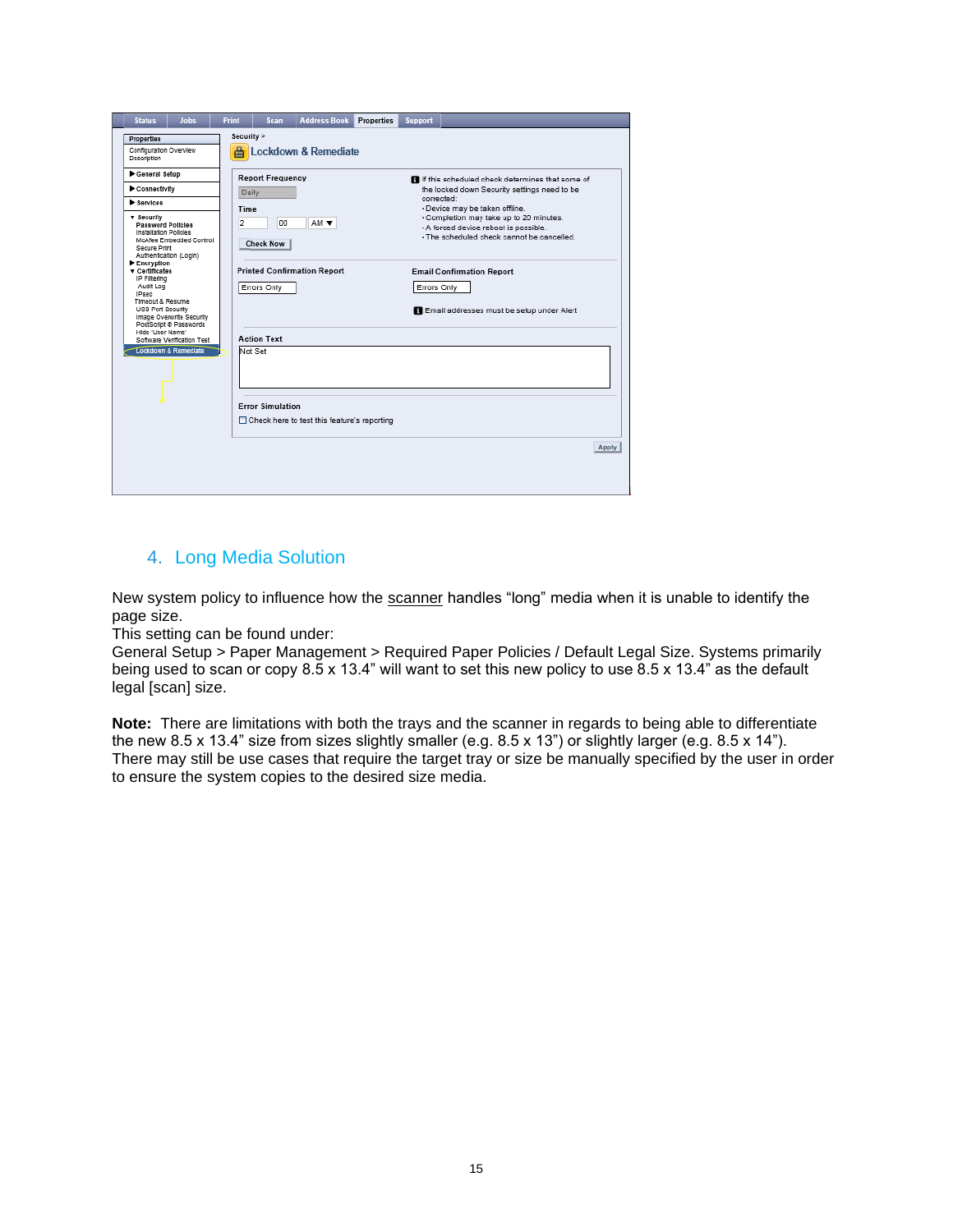# <span id="page-19-0"></span>Firmware 073.xxx.177.14300 June 2017

### <span id="page-19-1"></span>1. Cloning Web Service

These ConnectKey Devices will accept clone files from Xerox® CentreWare® Web software via a Cloning Web Service with a Network User ID and password. This CWW functionality was released in the summer 2017 CWW release.

CentreWare Web will deliver compatible software for this ConnectKey solution that will Import, export and manage clone files. CWW and ConnectKey will authenticate Network Users and verify User is in appropriate Active Directory Group for device administration. CWW will schedule and push clone files to individual and multiple Xerox devices with the user's Network User ID and clone file description.

### <span id="page-19-2"></span>2. EIP Authentication

For EIP web service calls requiring administrator credentials, these ConnectKey devices will now add the ability to authenticate the credentials against the Device Configuration for Network Authentication and for the Device Administrator privileges. The authentication could be network (LDAP, Kerberos or SMB), or the device user database, or 'admin'.

### <span id="page-19-3"></span>3. Disable Print Submission of Clone Files

These ConnectKey devices are able to disable the delivery of Clone files through the Print Submission path. This setting is located in CWIS under Properties, Security, and Installation Policies

### 4. Support Log Tab

The previous Network Log functionality in CWIS will now be called Support Logs. These are located in CWIS under Support, Troubleshooting, Support Logs and also under the Properties, Security, Logs, Support Logs.

### <span id="page-19-4"></span>5. Disable SNMP Sets

These ConnectKey devices will also allow System Admins the ability to disable SNMP Sets (Writes) while still allowing SNMP Gets (Reads) on the device. This setting is located in CWIS under Properties, Connectivity, Setup, and SNMP.

### <span id="page-19-5"></span>6. XML Configuration Report

These ConnectKey device Admins will be able to download the Configuration Report in XML format. This capability is in CWIS, under Properties, General Setup, and Configuration Report.

#### <span id="page-19-6"></span>7. Ability to Hide Username for Security Reasons

**Note:** This Feature is only available on the Xerox® ConnectKey® WorkCentre® 7845/55 & 7970/7970i

ConnectKey WorkCentre device Admins will be able hide the Job Owner on the completed Jobs tab of the local user interface for security reasons. This can be accomplished by entering a Feature Installation Key browsing to the following web page in CWIS.

Go to Properties>General Setup>Feature Installation

Enter Install Code 800288904661\*

Select Apply to enable the "Hide Job Owner" feature for Completed Jobs.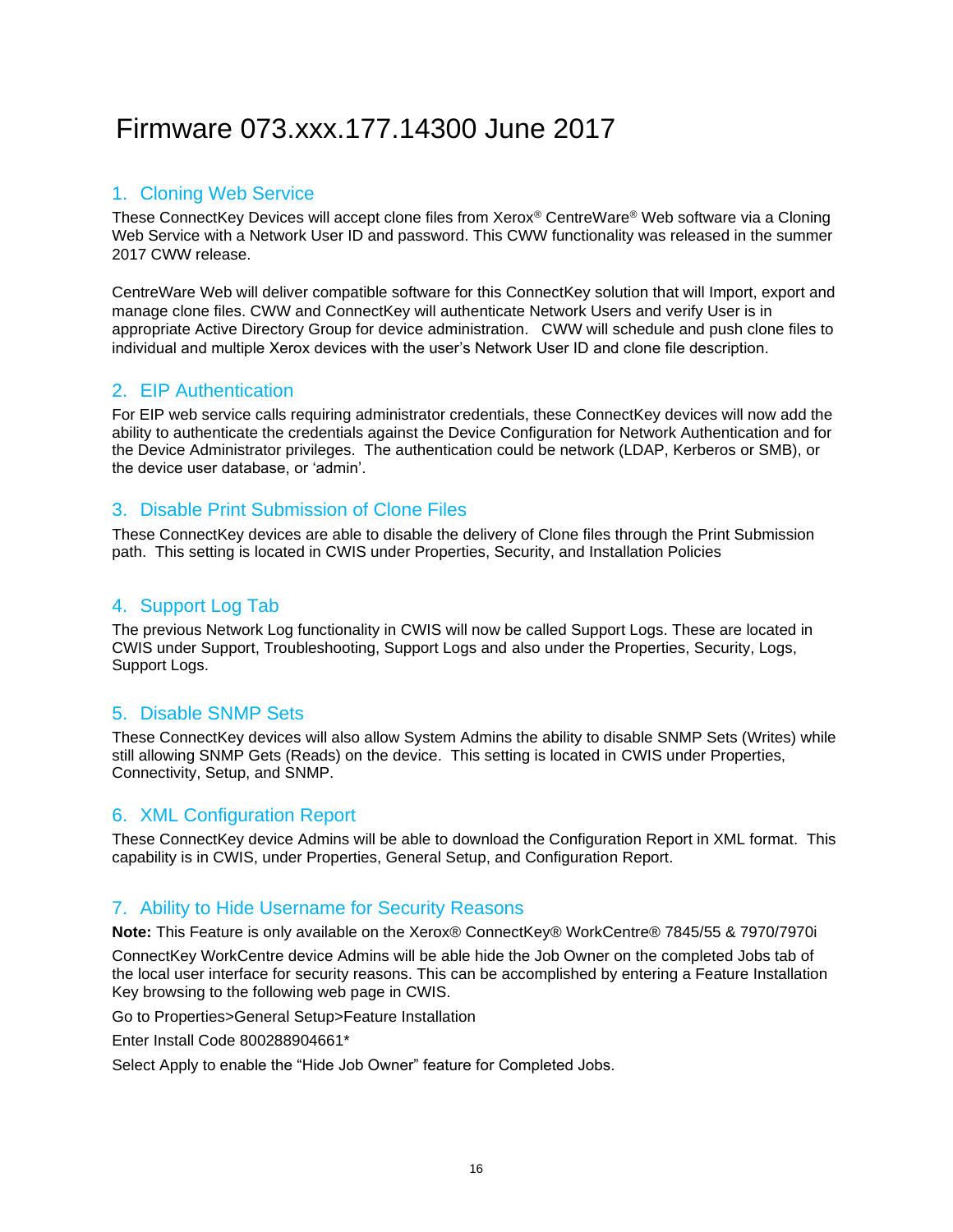### <span id="page-20-0"></span>8. Duplex Color Scanning Options

The single pass duplex scanner, on the WorkCentre® 7845/55 & 7970 may lead to inaccurate color detection at low resolutions. New options to enable the scanner to scan at 600x600dpi are available. This will allow for optimal color detection, but could negatively impact scanning performance.

How to Enable this Feature: Properties>Services>Scan Services>Defaults & Policies

Duplex Color Scanning Options

- **Select fastest scanning speed** means that the device will scan at 600x300 whenever the user selects 300dpi or lower
- **Select best auto-color detection accuracy** means the device will scan at 600x600 whenever the user programs a job for 300dpi or lower with duplex scanning and auto-color selected, as well.
- **Select best auto-color detection accuracy and color image quality** means the device will scan at 600x600 whenever the user programs a job for 300dpi or lower with duplex scanning and auto-color or fill color selected, as well.

Default setting is fastest scanning speed.

Why an SA would change this: If they use accounting and account for mono scans differently than color scans, they would want to change this setting. However, we expect most users will not notice a change in system behavior if this setting is changed.

### <span id="page-20-1"></span>9. Network Troubleshooting Log

This new feature allows a device administrator to capture network communications directed to the device. This feature is disabled by default, and only captures communications between the device and another network node. It does not capture broadcast information or communications between other devices. Additionally it can be limited to specific protocols. Note this data may contain authentication credentials or other sensitive information. The feature enables administrators to analyze network traffic which can help diagnose communications problems.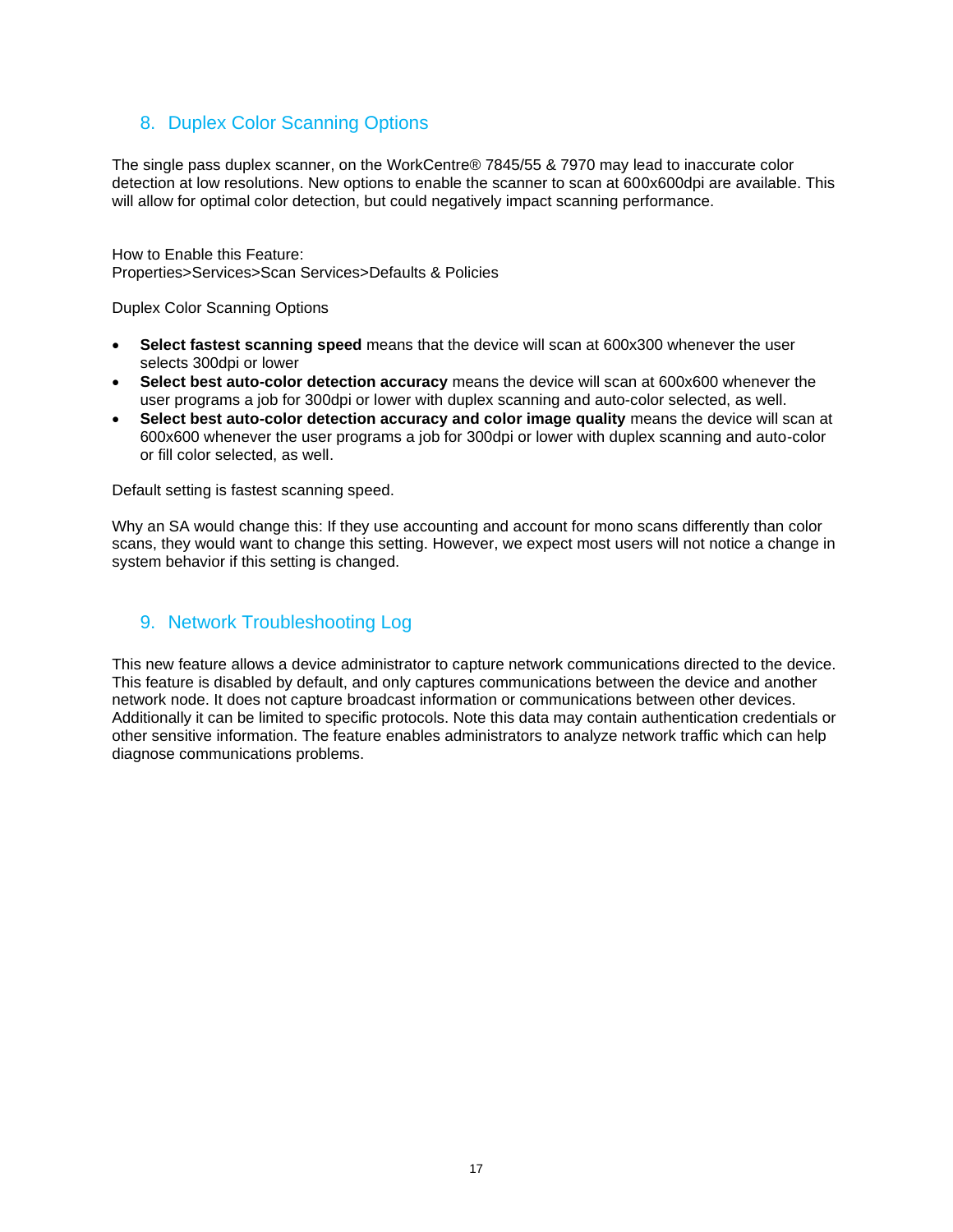The Capability can be accessed through the Properties> Security> Logs> Network Troubleshooting OR under Support> Troubleshooting> Network Troubleshooting tabs as shown below. Note: File size of the Network Trace capture is limited to 10 MB.

| <b>Centreware</b> <sup>®</sup><br><b>Internet Services</b>                                                                                                                                                                                                                                                                     | zadmin - Logout   Home   Index   Site Map   Help<br>XEROX <sup>®</sup> WorkCentre <sup>®</sup> 7845                                                                                                                                                                                                                                                                                                                                                                                                                                                                                                                                                                                                             |
|--------------------------------------------------------------------------------------------------------------------------------------------------------------------------------------------------------------------------------------------------------------------------------------------------------------------------------|-----------------------------------------------------------------------------------------------------------------------------------------------------------------------------------------------------------------------------------------------------------------------------------------------------------------------------------------------------------------------------------------------------------------------------------------------------------------------------------------------------------------------------------------------------------------------------------------------------------------------------------------------------------------------------------------------------------------|
| <b>Jobs</b><br>Print<br>Scan<br><b>Status</b>                                                                                                                                                                                                                                                                                  | <b>Address Book</b><br>Support<br>Properties                                                                                                                                                                                                                                                                                                                                                                                                                                                                                                                                                                                                                                                                    |
| Properties<br>Configuration Overview<br>Description<br>General Setup<br>*Connectivity<br>Setup<br><b>Login/Permissions/</b><br>Accounting<br>Services<br>*Security<br><b>Password Policies</b><br>Installation Policies<br>McAfee Embedded Control<br>Secure Print                                                             | <b>Network Troubleshooting</b><br><b>Session Timespan</b><br>The Network Troubleshooting Session provides a way to capture and<br>record all network communication to and from this device<br>Hours<br>. This capability is intended for short term problem identification.<br>$1 - 48$<br>. Enabling the Network Troubleshooting Session may result in<br>2<br>degraded performance.<br><b>Start Session Now</b><br>. The data capture stops after the set amount of time or when a<br>maximum file size is reached (whichever occurs first).<br>. After 72 hours the data is securely removed from the device.<br>Clear Session<br>Stop Session Now<br>i Steps for setting up Network Troubleshooting Session |
| Authentication (Login)<br><sup>*</sup> Encryption<br>*Logs<br>Audit Log<br>Network Troubleshooting<br>Support Logs<br>Certificates<br>IP Filtering<br>IP <sub>SC</sub><br>Timeout & Resume<br><b>USB Port Security</b><br>Image Overwrite Security<br>PostScript ® Passwords<br>Hide 'User Name'<br>Software Verification Test | <b>Customize Captured Port Filters</b><br>Down load Log Now<br>Security:<br>The Network Troubleshooting Session is restricted to only capture information into and out of the device from the local area network. This may contain<br>authentication credentials or other sensitive information.<br>$xer$ $\alpha$<br>@2017 Xerox Corporation. All Rights Reserved.<br>Xerox® and XEROX and Design® are trademarks of<br>Xerox Corporation in the United States and / or other countries.                                                                                                                                                                                                                       |

#### **Settings:**

- 1. Settings shown above include setting the number of hours of capturing the trace from 1 to 48 hours.
- 2. Start Session Now begins the process of capturing network packet data.
- 3. Clear Session can be selected to clear the trace data and start a trace over.
- 4. Stop Session can be selected to stop a trace at a point in time but save the existing trace data.
- 5. Download Log Now can be selected to download the existing log file.
- 6. Maximum packet size can be customized, default is 1514 bytes
- 7. Customize Captured Port Filters can be selected to limit the trace selection to select Protocol, Ports or limit to a specific Destination IP Address as shown below.
- 8. Be sure to select Save before beginning data capture.
- 9. Encrypted communications will not be decrypted in the log.
- 10. Downloaded file has .pcap extension,
- 11. Default All can be selected to return the Customize Capture Port Filters to their Default values.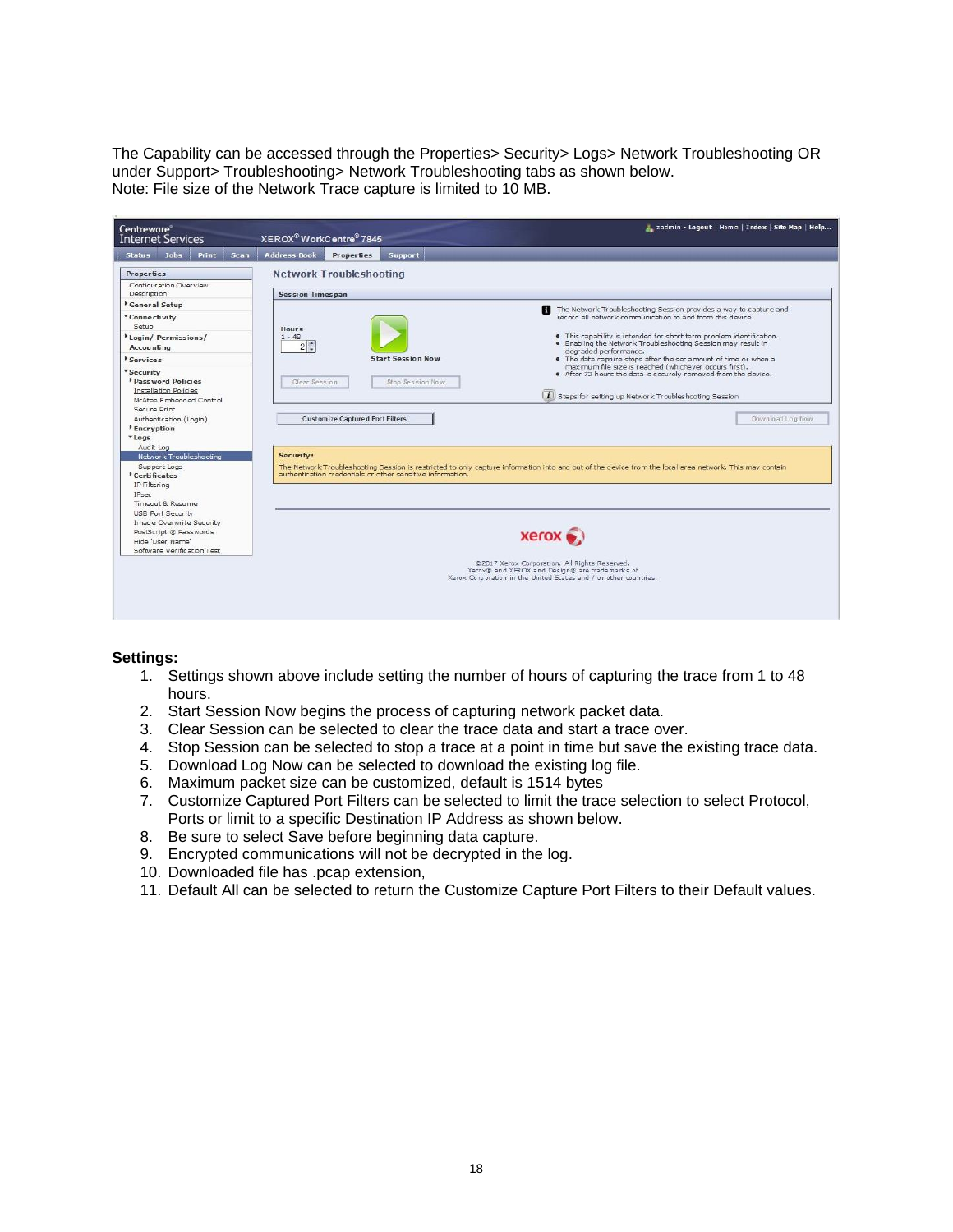Each Protocol can be edited to customize protocol name or select a specific port. Additional custom protocols can be added.

| Centreware <sup>®</sup><br>Internet Services                      |                     | XEROX <sup>®</sup> WorkCentre® 6655                                                              |                           | admin - Logout   Home   Index   Site Map   Help |
|-------------------------------------------------------------------|---------------------|--------------------------------------------------------------------------------------------------|---------------------------|-------------------------------------------------|
| <b>Jobs</b><br>Print<br><b>Scan</b><br><b>Status</b>              | <b>Address Book</b> | <b>Properties</b><br><b>Support</b>                                                              |                           |                                                 |
| <b>Properties</b><br><b>Configuration Overview</b><br>Description |                     | <b>Customize Captured Port Filters</b>                                                           |                           | Download Log Now                                |
| General Setup                                                     |                     | Customize Captured Port Filters - This Limits Port Captures to Only the Protocols Selected Below |                           |                                                 |
| <sup>*</sup> Connectivity<br><b>Login/Permissions/</b>            |                     | $\sqrt{ }$ Optional Destination IPv4 Address Filter                                              | <b>Packet Size</b>        |                                                 |
| <b>Accounting</b><br><b>Services</b>                              | 13                  | 56<br>249<br>165                                                                                 | 96-65535 (Bytes)<br>1518  |                                                 |
| <b>Security</b>                                                   |                     |                                                                                                  |                           |                                                 |
|                                                                   | <b>Enable</b>       | <b>Service</b><br><b>FTP</b>                                                                     | <b>Typical Port</b><br>21 | <b>Action</b><br>$\mathscr{L}$ Edit             |
|                                                                   | □                   |                                                                                                  |                           |                                                 |
|                                                                   | □                   | <b>HTTP</b>                                                                                      | 80                        | $\mathscr{L}$ Edit                              |
|                                                                   | □                   | <b>HTTPS</b>                                                                                     | 443                       | Bdit                                            |
|                                                                   | □                   | <b>KERBEROS</b>                                                                                  | 88                        | $\mathscr{L}$ Edit                              |
|                                                                   | □                   | LDAP                                                                                             | 389                       | $\mathscr{L}$ Edit                              |
|                                                                   | □                   | <b>LDAPS</b>                                                                                     | 636                       | $\mathscr{P}$ Edit                              |
|                                                                   | □                   | <b>NTP</b>                                                                                       | 123                       | $\angle$ Edit                                   |
|                                                                   | □                   | POP3                                                                                             | 110                       | $\mathscr{L}$ Edit                              |
|                                                                   | □                   | <b>SFTP</b>                                                                                      | 115                       | $\mathscr{B}$ Edit                              |
|                                                                   | □                   | <b>SMB</b>                                                                                       | 445                       | Bdit                                            |
|                                                                   | □                   | <b>SMTP</b>                                                                                      | 25                        | $\blacksquare$ Edit                             |
|                                                                   |                     |                                                                                                  |                           | $\Box$ Add                                      |
|                                                                   |                     |                                                                                                  |                           | Default All<br>Apply                            |

### <span id="page-22-0"></span>Firmware 073.xxx.147.07400 March 2017

### <span id="page-22-1"></span>1. Inter Job Offset Disablement

This adds the ability to disable job offset (the offset between jobs). A new setting was added to CWIS that controls Job Offset for all jobs independent of submission methods (e.g. Xerox Global Print Driver, LPR, and CWIS).

This feature will now allow the ability to print jobs to the MFD as a single aligned stack on the output tray.

In CWIS, the Admin must navigate to Properties/Printing/General/ and set the Offsetting Between Jobs feature to "No Offset Between Jobs" on the MFD.

**Note:** When submitting a print job through the print driver, to disable offsetting between sets, the user must go to Printer Properties/Advanced/Offset Output and change the setting to No Offset.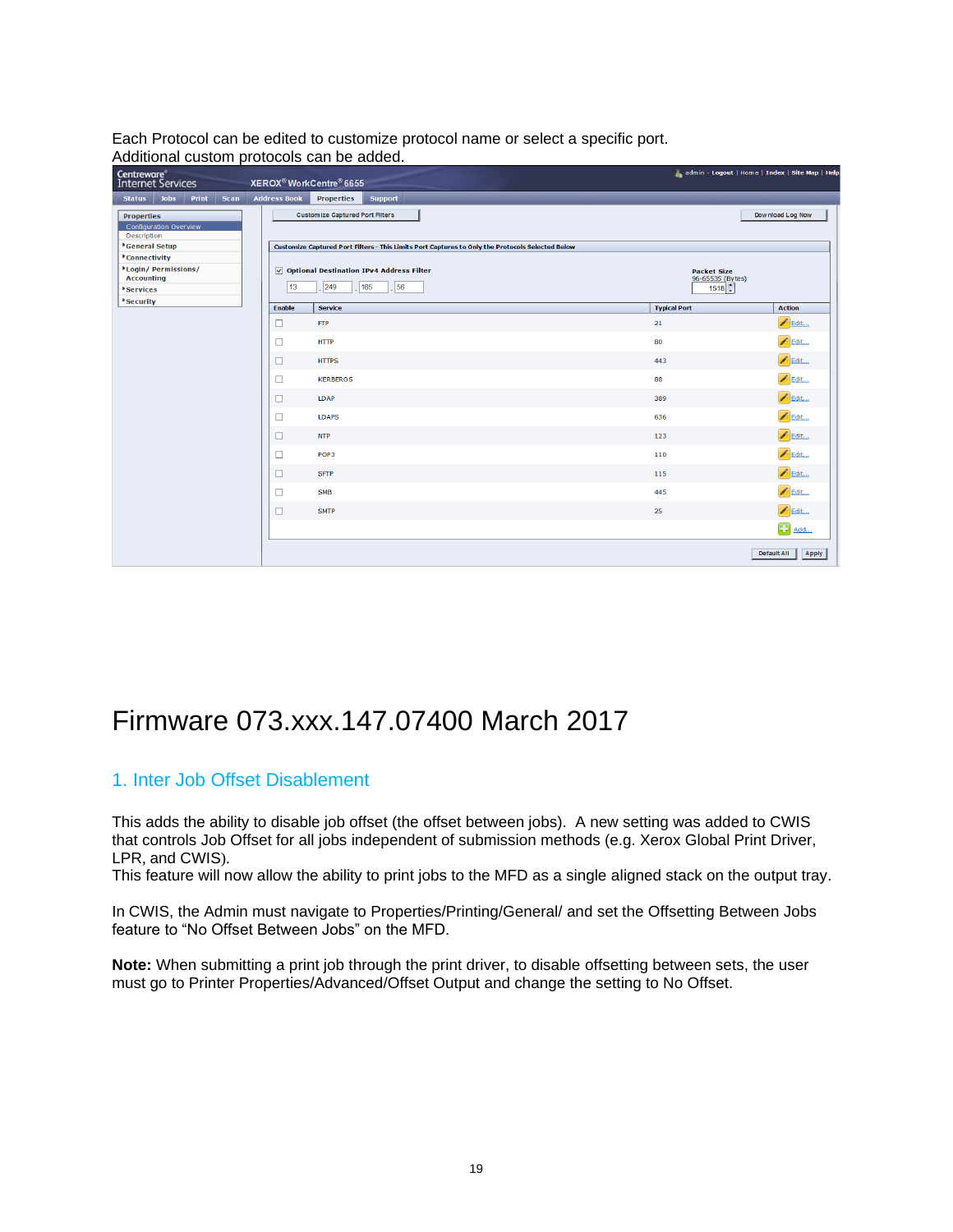# <span id="page-23-0"></span>Firmware 073.xxx.136.34300 December 2016

### <span id="page-23-1"></span>1. Improve Hold All Jobs Security When Logging Out

There is a new feature in Hold All Jobs which can prevent jobs from printing when the job owner is not logged in. This policy builds on the current Hold All Jobs feature and applies to a specific user's print jobs. This new feature can automatically delete any in progress or pending print jobs if the job owner logs out of the device. This can reduce the likelihood that jobs might be accessible to anyone other than the job owner.

Enablement is done in CWIS. Go to Properties >Services >Printing>Hold All Jobs >When Users Logout Occurs:

- Delete all jobs in queue
- Continue to print all jobs in queue

**Example:** If the policy is set to delete, when the User logs out any job printing or pending in the queue belonging the logged out User will be deleted.

Hold All Jobs Enablement needs to be set to Hold Jobs in a Private Queue

### <span id="page-23-2"></span>2. Pause System Timer While Printing

A new feature that allows the printing to pause the system timer while a job is printing. This feature prevents the User's session from timing out during log print jobs. While a job is printing the system timer will not be active. Once the job has finished printing, the system timer will start again.

Enablement is done via a FIK Key\*. Go to Properties>General Setup>Feature Installation

- Enter Install Code 6657 7466 5227
- Uninstall Code 6658 7466 5227

Go to Properties>Security>Timeout & Resume> Pause System Timer While Printing.

### <span id="page-23-3"></span>Firmware 073.xxx.106.26100 September 2016

### <span id="page-23-4"></span>1. Custom Administrator Solution

This release enables a new level of Administrator called Custom Administrator. The Administrator can create a Custom Administrator role, assign users to the role and select from a list of 21 permissible features that the Custom Admin has permission to modify.

Custom Administrators rights are determined by the Admin. The Custom Admin is allowed to create/manage logged-in user roles, but they cannot create/modify roles with Admin permissions or device management roles.

#### **Note:**

- Custom Administrators permissions are determined by the Admin.
- Administration of the Custom Admin role can only be performed via CWIS.
- A Custom Admin is allowed to create/manage logged-in user roles, but they cannot create/modify roles with Admin permissions or device management roles.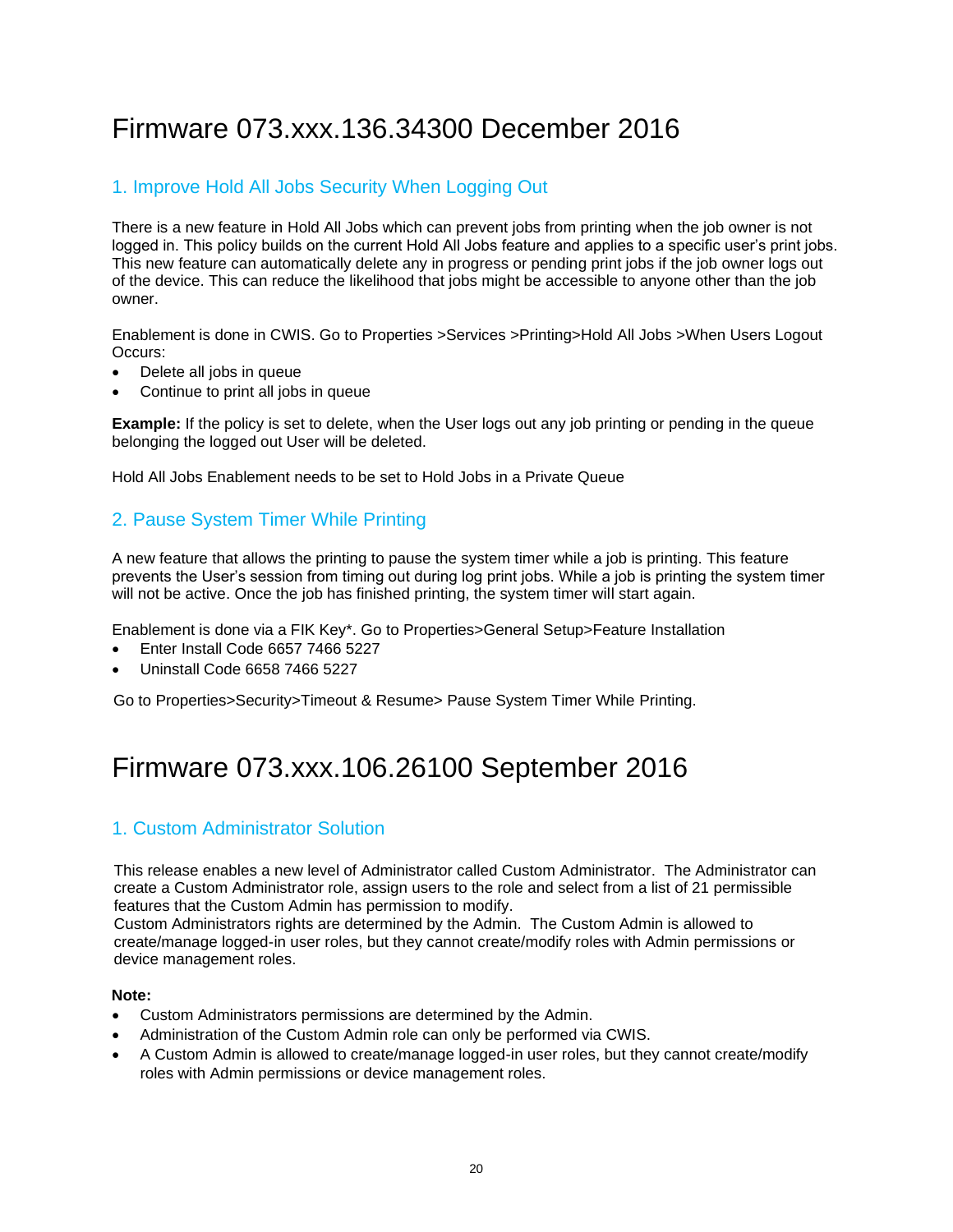• Creating a Custom Admin role will delete the default "Logged-in user" Role if no other custom roles have been previously created. See section 4 below to re-create the default "Logged-in user" Role

**Note:** The Custom Admin role Administration can only be performed via CWIS.

**Note:** Creating a Custom Admin role will delete the default "Logged-in user" Role if no other custom roles have been previously created. See section 4 below.

- 1. Create a new Custom Administrator role
	- a. Login to the device CWIS as Admin
	- b. Select **Properties** > **Login** / **Permissions** / **Accounting** > **User Permissions**
	- c. On User Permission Roles row, select **Edit**
	- d. On User Permission Roles page, select **Device Management** tab
	- e. On Device Management tab, select **Add New Role**
		- i. Type in **Role Name** (e.g. Custom Admin Role) and **Description** (e.g. Some settings are Read Only)
		- ii. Select **Create**
- 2. Assign permissions to the Custom Administrator role
	- a. On **Add Management Role** page, select **Properties** tab
	- b. If **Forbid All** is selected, this role will not have rights to change any of these settings. i. To give users in this role the rights to change a particular setting, set the pull
		- down in the status column to **Allowed**.
- 3. Assign users to the Custom Administrator role
	- c. On **Add Management Role** page, select **Assign Users to Role** tab
	- d. Select **Add New User**
	- e. On **Add New User** page, define the corporate wide **user** and **password**
		- i. Type in **User Name** (e.g. HealthAdmin) and **Friendly Name** (e.g. HealthAdmin)
		- ii. Type in **New Password** and **Retype password** (e.g.1234 or other unique password)
		- iii. Select **Save**
	- f. On **Add Management Role** page, **Assign Users to Role** tab
		- i. Select the **check box** in front of the new user (e.g. HealthAdmin)
		- ii. Select **Apply**
- 4. Creating a logged-in user role (optional)
	- a. Login to the machine as Admin or Custom Admin
	- b. Select **Properties** > **Login** / **Permissions** / **Accounting** > **User Permissions**
	- c. On User Permission Roles row, select Edit
	- d. On User Permission Roles page, select Logged-in Users tab
	- e. On Device Management tab, select Add New Role
		- i. Type in **Role Name** "Logged-in user" and **Description** "Allow logged-in users unrestricted access to all features except Tools"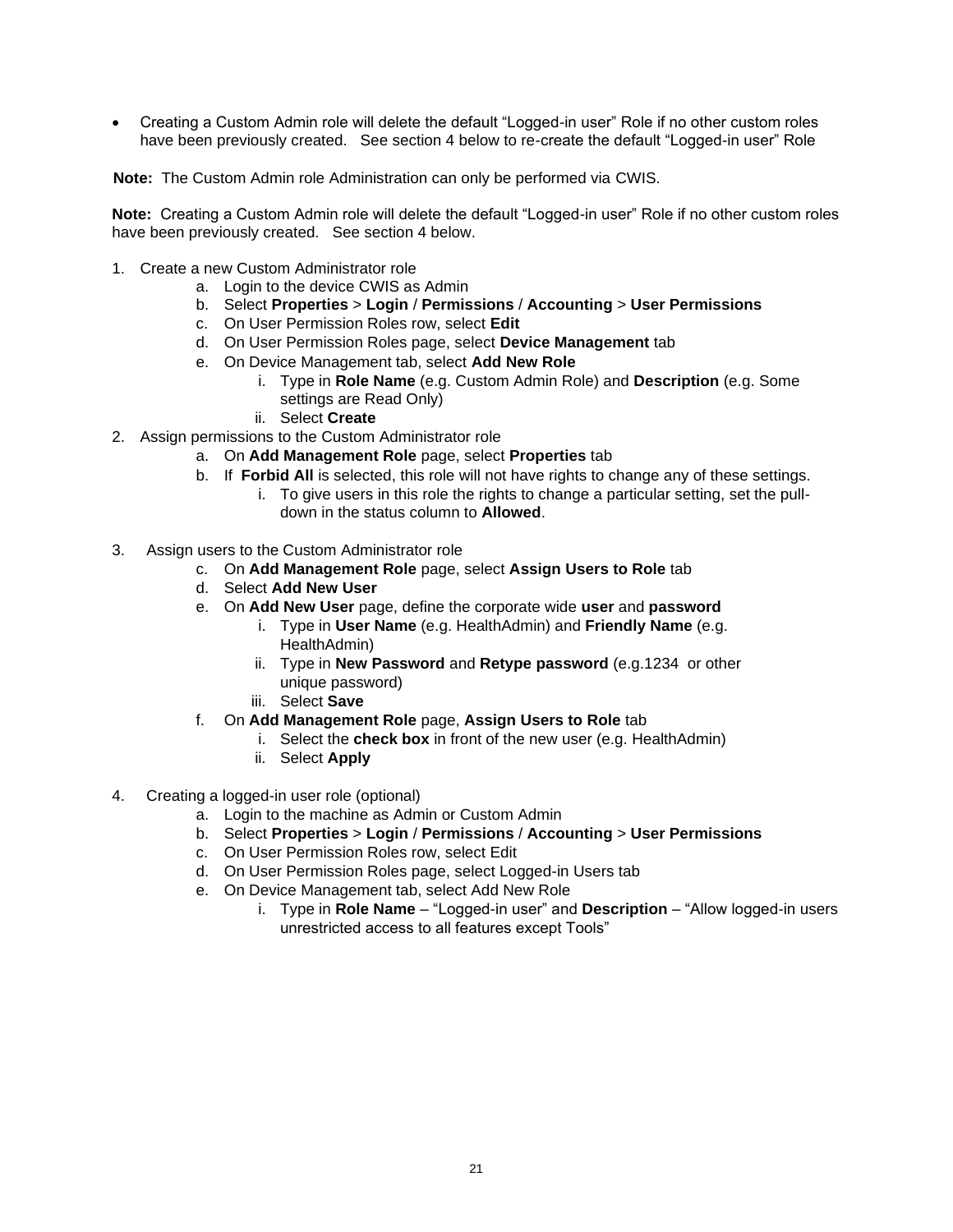# <span id="page-25-0"></span>Firmware 073.xxx.086.15410 June 2016

### <span id="page-25-1"></span>1. Billing Meter Read Email Setup

ConnectKey® WorkCentre® device Admins will be able to set and submit billing meter reports from the device with an option of scheduled or manual email submission.

**Note:** Email feature is required and must be configured on the device to use this feature and you must select Apply once all recipients and groups are created or the information will be lost when going to another screen in CWIS.

Go to Properties> Alert Notification> Email Alerts and enter the email address you want the device to send the report to. Individual recipient groups can be created and recipient group preferences can be selected.

| <b>Status</b>                                                                                                                                                                              | <b>Jobs</b>                                            | Print | <b>Scan</b>                                                                              | Address Book                     | <b>Properties</b> | <b>Support</b> |    |
|--------------------------------------------------------------------------------------------------------------------------------------------------------------------------------------------|--------------------------------------------------------|-------|------------------------------------------------------------------------------------------|----------------------------------|-------------------|----------------|----|
| Properties                                                                                                                                                                                 |                                                        |       | <b>Email Alerts</b>                                                                      |                                  |                   |                |    |
| Configuration Overview<br>Description                                                                                                                                                      |                                                        |       | M Enable Group 1                                                                         | <b>Recipient Group Addresses</b> |                   |                |    |
| ▼ General Setup<br>Configuration Report<br>Cloning<br>Entry Screen Defaults<br>Paper Management<br>Date & Time<br>internationalization<br>SMart eSolutions Setup<br>Configure Driver Links | Extensible Service Setup<br>Display Device Information |       | $\mathbf 1$<br>$\overline{2}$<br>з<br>$\ddot{ }$<br>s<br>R Enable Group 2                | <b>Email Addresses</b>           |                   |                |    |
| Energy Saver<br>Network Logs<br>Feature Installation<br>V Alert Notification<br>Email Alerts<br>Local UI Alerts<br>Low Supply Warning<br>Software Upgrade<br>Connectivity                  | Supplies Plan Activation Code                          |       | 1<br>$\overline{2}$<br>$\overline{\phantom{a}}$<br>$\ddot{ }$<br>$\overline{\mathbf{5}}$ | <b>Email Addresses</b>           |                   |                |    |
| <b>B</b> Services                                                                                                                                                                          |                                                        |       | Enable Group 3                                                                           |                                  |                   |                |    |
| Accounting                                                                                                                                                                                 |                                                        |       |                                                                                          | <b>Email Addresses</b>           |                   |                |    |
| > Seourity                                                                                                                                                                                 |                                                        |       | $\mathbf{1}$<br>$\overline{\mathbf{z}}$<br>$\overline{\mathbf{3}}$<br>$\ddot{ }$<br>s    |                                  |                   |                |    |
|                                                                                                                                                                                            |                                                        |       |                                                                                          | "Reply to:" Email Address        |                   |                | œ. |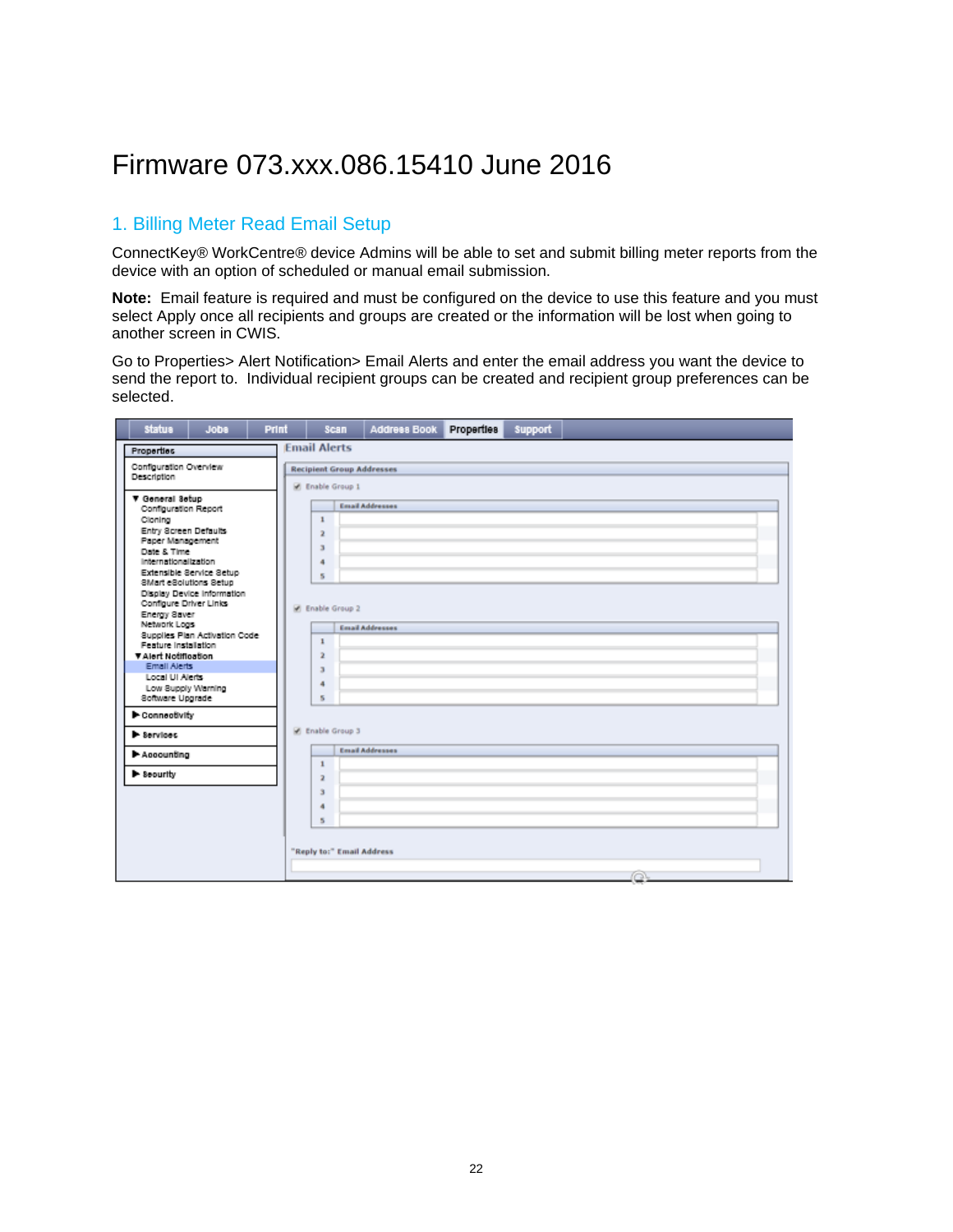To Schedule or manually submit the billing meter report you must select Edit under Actions for Email billing meters for manual submission.

| <b>Recipient Group Preferences</b>                                            |                             |         |                         |                   |
|-------------------------------------------------------------------------------|-----------------------------|---------|-------------------------|-------------------|
| Status Codes (Glossary)                                                       | Group 1                     | Group 2 | Group 3                 | Action            |
| Billing meter reads reported by SMart eSolutions                              | ᢦ                           | V       | ✔                       |                   |
| Email billing meters for manual submission                                    | $\overline{\mathcal{L}}$    | ᢦ       | ✔                       | <u>Edit…</u><br>◢ |
| Device or some services are not available                                     | √                           | V       | ✔                       |                   |
| Potential persistent problem exist                                            | ₩                           | √       | ᢦ                       |                   |
| Device requires administrator assistance                                      | ✔                           | √       | ✔                       |                   |
| Device is operational, but degraded                                           | ✔                           | V       | ✔                       |                   |
| Paper supply is low                                                           | ✔                           | √       | ✔                       |                   |
| Paper jam is detected                                                         | ⊽                           | √       | $\overline{\mathbf{v}}$ |                   |
| Supplies or CRU's are low                                                     | V                           | V       | ᢦ                       |                   |
| SMart eSolutions enrollment is cancelled                                      | −                           | F       |                         |                   |
| Set jam timer for release of status to selected groups<br>O<br>minutes (1-60) |                             |         |                         |                   |
| <b>Required Configuration Settings</b><br>Setting<br><b>Status</b>            |                             |         |                         | Action            |
| SMTP                                                                          | <b>Required; Configured</b> |         |                         | Edit              |
| From Field                                                                    | <b>Required; Configured</b> |         |                         | Edit              |

#### **Sending a Billing Meter Report Now:**

 $\mathbb{R}^n$ 

This Allows the Admin to submit a billing meter report as soon as the "Send Billing Meter Report Now" button is selected.

**Note:** It can take up to 15 minutes to receive the report from when the button is selected.

#### **Setting the day of the month for billing reports to be sent:**

If a scheduled billing meter report is desired then the Admin can also set up the report to be sent on the same day and at the same time of every month by Selecting the desired Time and Day and selecting Apply.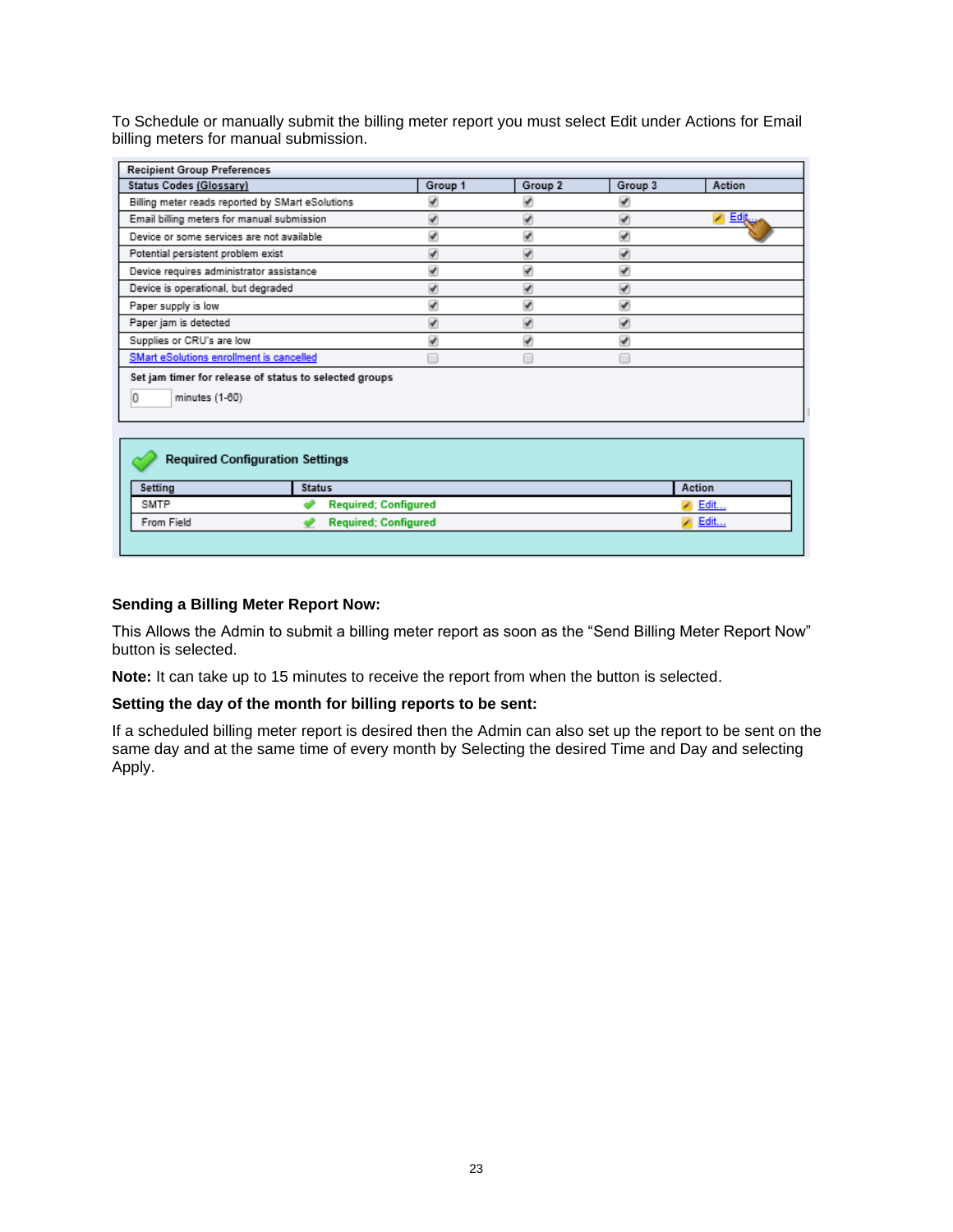| <b>Status</b>                                                                                                                  | <b>Jobs</b>                                            | Print | <b>Scan</b>                       | <b>Address Book</b>                                                                                                                      | Properties | <b>Support</b> |                                                                                                 |  |
|--------------------------------------------------------------------------------------------------------------------------------|--------------------------------------------------------|-------|-----------------------------------|------------------------------------------------------------------------------------------------------------------------------------------|------------|----------------|-------------------------------------------------------------------------------------------------|--|
| Properties<br>Configuration Overview<br>Description                                                                            |                                                        |       | $\overline{\phantom{a}}$          | General Setup > Alert Notifications > Email Alerts<br><b>Edit Auto-Report For Billing Meter Reads</b>                                    |            |                |                                                                                                 |  |
| ▼ General Setup<br>Configuration Report<br>Cloning<br>Entry Screen Defaults<br>Paper Management                                |                                                        |       |                                   | Send Billing Meter Report Now                                                                                                            |            |                |                                                                                                 |  |
| Date & Time<br><b>Internationalization</b><br>SMart eSolutions Setup<br>Configure Driver Links<br>Energy Saver<br>Network Logs | Extensible Service Setup<br>Display Device Information |       | <b>Time</b><br>: 100<br>12<br>Day | (Billing Meter Read ra sent within 15 minutes of the time scheduled.)<br>AM <sub>V</sub>                                                 |            |                | Billing Meter Reads Will be Automatically Emailed at the selected time on the day chosen below. |  |
| Feature Installation<br>V Alert Notification<br>Email Alerts                                                                   | Supplies Plan Activation Code                          |       |                                   | 10                                                                                                                                       |            | 14             |                                                                                                 |  |
| Local UI Alerts<br>Low Supply Warning<br>Software Upgrade                                                                      |                                                        |       | 15<br>16<br>22<br>23              | 24<br>25                                                                                                                                 | 26<br>27   | 21<br>28       |                                                                                                 |  |
| Connectivity                                                                                                                   |                                                        |       | 30<br>29                          | 31                                                                                                                                       |            |                |                                                                                                 |  |
| <b>B</b> Services                                                                                                              |                                                        |       |                                   |                                                                                                                                          |            |                |                                                                                                 |  |
| Accounting                                                                                                                     |                                                        |       |                                   | If the selected date falls on a day that is not present in a given<br>month, then the report will be sent on the last day of that month. |            |                |                                                                                                 |  |
| > Seourity                                                                                                                     |                                                        |       |                                   |                                                                                                                                          |            |                |                                                                                                 |  |
|                                                                                                                                |                                                        |       |                                   |                                                                                                                                          |            |                | Apply<br>Undo                                                                                   |  |

# <span id="page-27-0"></span>Firmware 073.xxx.066.08210 April 2016

### <span id="page-27-1"></span>1. Wake on Swipe

The RFID Integrated Card Reader Alternative Power Retrofit Kit 497K18900 for WorkCentre® 78xx and 79xx products equipped with RFID Integrated Card Reader Kits that was previously announced is currently unavailable. See caveats below as a result.

The "Wake on Swipe" capability introduces the ability to control the USB ports power state in sleep mode giving the administrator the ability to separately set the front or rear USB ports as either 'powered' or 'not powered' while in sleep mode. The 'powered' setting enables USB accessories connected to the USB ports to function when the device goes to sleep such as:

- USB Wi-Fi dongle network connectivity
- USB authentication card readers to be able to read access card, wake device and login user

Previous Release, 073.xxx.055.33800, introduced this feature control from CWIS via Properties > Connectivity > Setup where the administrator can set the USB ports as either 'powered' or 'not powered' while in sleep mode.

Previous Release 073.xxx.066.08210 introduced Local User Interface controls for the administrator to manage the power to the USB ports during device sleep mode. A "USB Port Sleep Mode" setting page is added to Local UI under Tools > Network Settings > USB Settings > USB Port